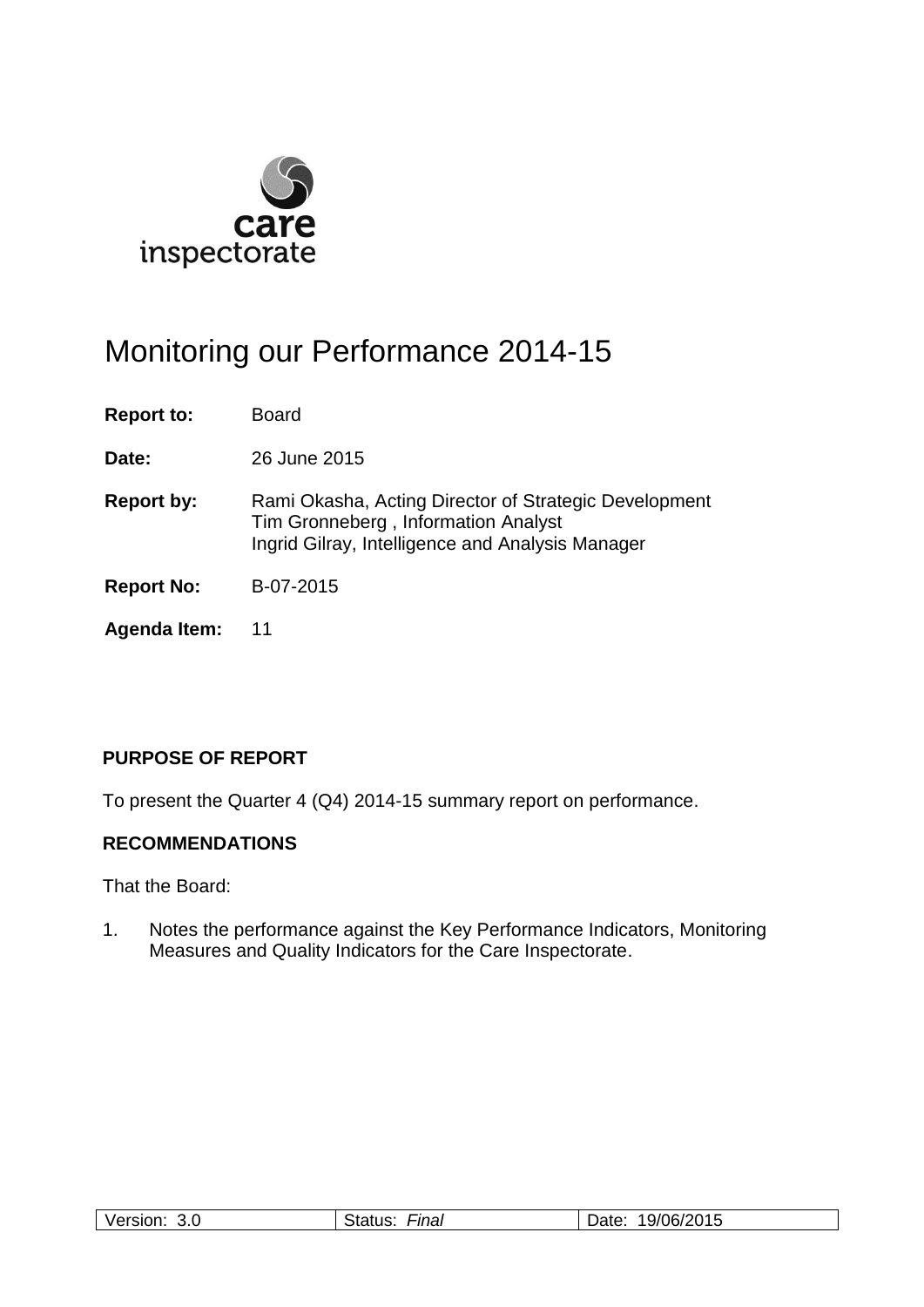## **Version Control and Consultation Recording Form**

| <b>Version</b>                                                                                                                                                                    | <b>Consultation</b>                                                                                                                             |                | <b>Manager</b>                                                        |            |                   | <b>Brief Description of Changes</b> |           | <b>Date</b> |
|-----------------------------------------------------------------------------------------------------------------------------------------------------------------------------------|-------------------------------------------------------------------------------------------------------------------------------------------------|----------------|-----------------------------------------------------------------------|------------|-------------------|-------------------------------------|-----------|-------------|
| 1.0                                                                                                                                                                               | <b>Senior Management</b>                                                                                                                        |                |                                                                       |            |                   |                                     |           |             |
|                                                                                                                                                                                   | <b>Legal Services</b>                                                                                                                           |                |                                                                       |            |                   |                                     |           |             |
|                                                                                                                                                                                   | <b>Resources Directorate</b>                                                                                                                    |                |                                                                       |            |                   |                                     |           |             |
|                                                                                                                                                                                   | Committee<br>Consultation<br>(where appropriate)<br>Partnership Forum<br>Consultation<br>(where appropriate)                                    |                |                                                                       |            |                   |                                     |           |             |
|                                                                                                                                                                                   | <b>Equality Impact Assessment</b><br>To be completed when submitting a new or updated policy (guidance, practice or<br>procedure) for approval. |                |                                                                       |            |                   |                                     |           |             |
| Policy Title:                                                                                                                                                                     |                                                                                                                                                 |                |                                                                       | <b>NA</b>  |                   |                                     |           |             |
|                                                                                                                                                                                   | Date of Initial Assessment:                                                                                                                     |                |                                                                       | <b>NA</b>  |                   |                                     |           |             |
| <b>EIA Carried Out</b>                                                                                                                                                            |                                                                                                                                                 |                |                                                                       | <b>YES</b> |                   |                                     | <b>NO</b> | X           |
| If yes, please attach the accompanying EIA and<br>briefly outline the equality and diversity<br>implications of this policy.                                                      |                                                                                                                                                 |                |                                                                       |            |                   |                                     |           |             |
| If no, you are confirming that this policy will have<br>no negative impact on people with a protected<br>characteristic and a full Equality Impact<br>Assessment is not required. |                                                                                                                                                 |                | Name: Ingrid Gilray<br>Position: Intelligence and Analysis<br>Manager |            |                   |                                     |           |             |
|                                                                                                                                                                                   | <b>Authorised by Director</b>                                                                                                                   | Name: R Okasha |                                                                       |            | Date: 4 June 2015 |                                     |           |             |
| Version: 3.0                                                                                                                                                                      |                                                                                                                                                 |                | Status: Final                                                         |            |                   | Date: 19/06/2015                    |           |             |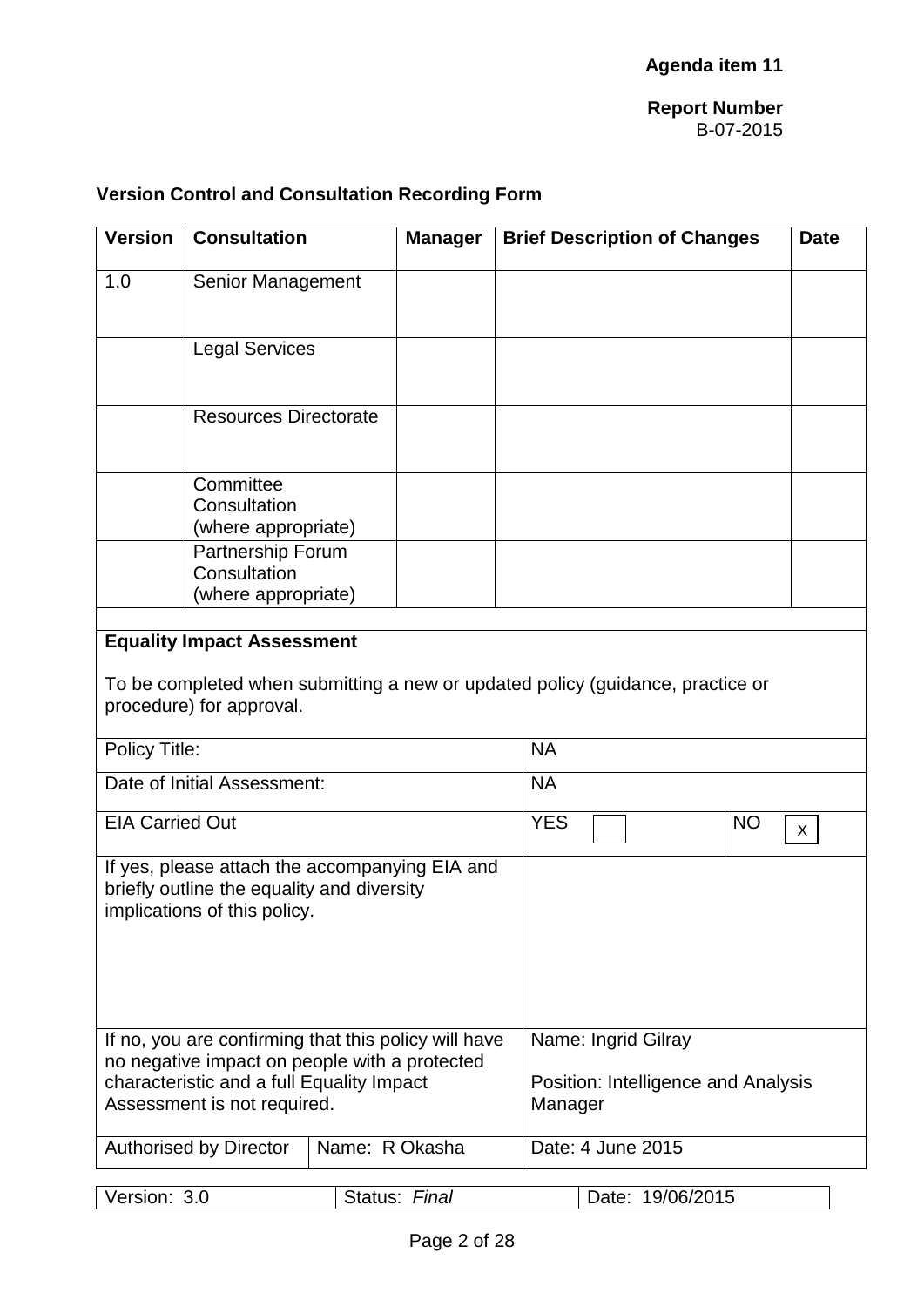## **1.0 INTRODUCTION**

This paper presents an account of our performance against the six strategic objectives in our Corporate Plan 2014-2018.

It focusses in particular on performance against the Operational Improvement Plan and the Key Performance Indicators (KPIs), Quality Indicators (QIs) and Monitoring Measures (MMs) approved by the Audit Committee.

#### **2.0 SUMMARY OF PERFORMANCE Q4 2014/15**

#### **2.1 Strategic objective 1: To provide assurance and build confidence through robust regulation and inspection of the quality of care**

#### **2.1.1 Key priorities**

Work continues on the development of new models of scrutiny and improvement. Significant changes were made on 1 April 2015 to give effect to new policies on responsive regulation, new inspection types, and a more outcomes-focused approach. Further work has been planned to consult on a proposal for new more proportionate inspection types for Q3 and Q4 of 2015/16. A briefing paper was discussed at the Board meeting in March 2015.

We produced revised guidance for making requirements and recommendations at inspection which is helping inspectors to focus on the need for improvement. Recommendations and requirements are to be more targeted in driving forward an improvement agenda where required, with a clear focus on setting requirements where there are concerns about the health, safety and well-being of people who use care services.

In the period covered by this report we progressed extensive planning on our Inspection Focus Area (IFA) into the recommendations from the Scottish Government's Learning Disability Strategy, 'The Keys To Life' and the findings of the enquiry into 'Winterbourne View'. Following extensive planning and consultation, the Inspection Focus Area in all learning disability services (except the test of change cohort) commenced on 1 April 2015.

Findings from the IFA will provide valuable information across the sector and will inform their, and the Care Inspectorate improvement agenda.

Following close liaison with Scottish Government colleagues we will no longer focus activity on Recommendation Eight from the Keys to Life strategy, however we will continue on-going work to support improvement and sharing of good practice.

|--|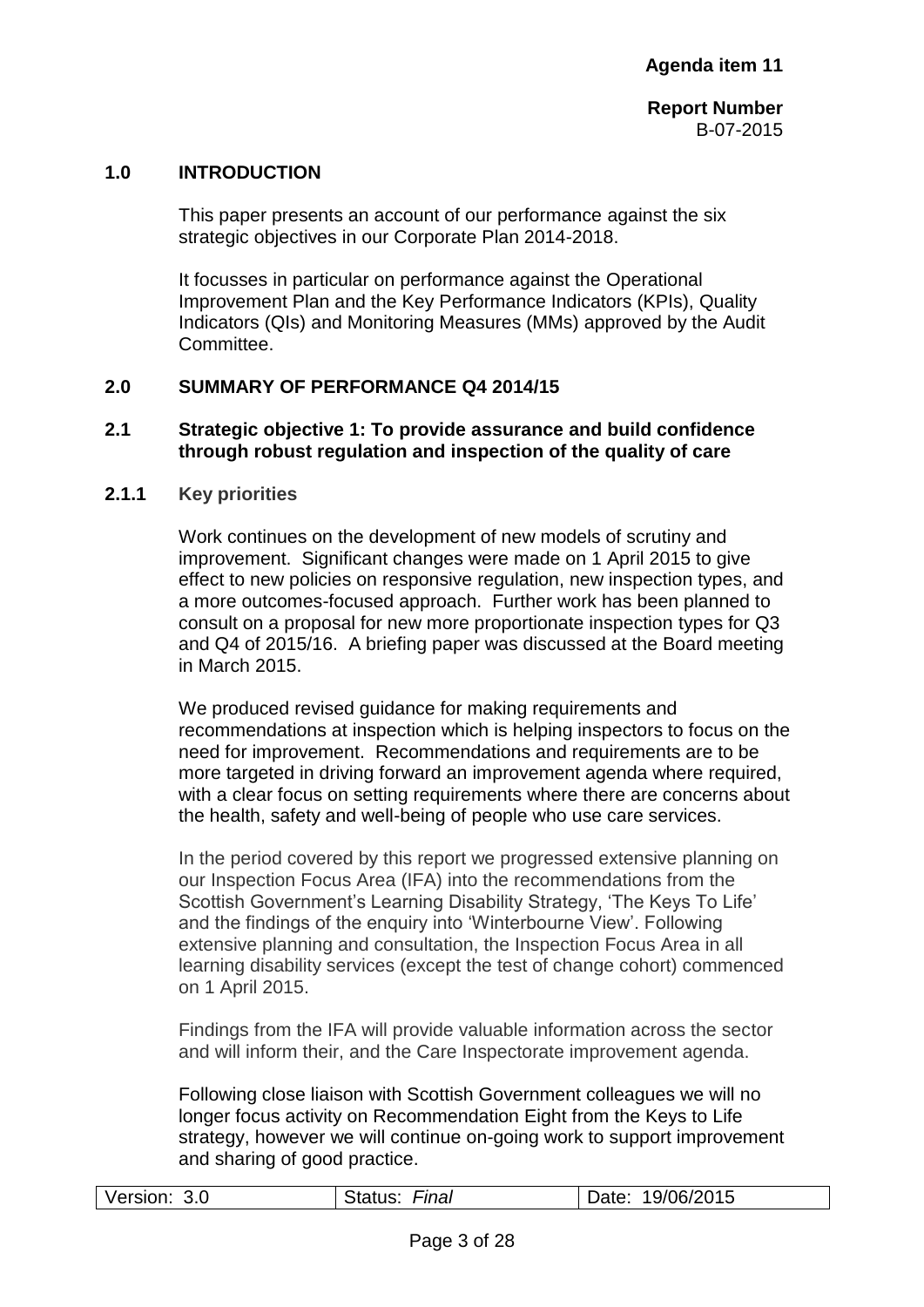Other areas regarding the gradual roll out may include work around adult support and protection.

We worked with Education Scotland colleagues to test the introduction of 'professional dialogue' in inspections of secure and residential special schools. Along with Education Scotland we are working with stakeholders to identify how we can map the four capacities (successful learners/ confident individuals/ responsible citizens/ effective contributors) across the residences and classroom into these inspections. This will support an examination of the experiences and outcomes of children throughout the 24 hours of residency.

The Care Inspectorate and MWC published a joint summary report on the collaborative inspections/ visits to the five secure care services looking at how well supported young people with mental health needs were being met.

Two of our Strategic Inspectors participated in the Education Scotland-led Total Place scrutiny pilot in partnership with Perth and Kinross Council and its community planning partners. The pilot, which was commissioned and overseen by the Joint National Scrutiny Group, aimed to explore the potential of using a multi-agency team to work alongside professional staff and community groups to take a closer look at the experiences of people of all ages and social backgrounds living in the Blairgowre/Rattray area. Our Intelligence team supplied a range of intelligence about care services in the locality. We expect to be involved in a review of the pilot in the forthcoming months.

In quarter four we finalised a Care Inspectorate code of practice in line with Scottish Government's new Guidance for local authorities and Child Protection Committees to implement a system for notification of initial and significant case reviews. The new agreements commence from 1 April 2015. From this date, we will also start to receive material relating to significant case reviews from 2012 to 2015 to allow us to commence our retrospective review and national report during the forthcoming year.

Over 1300 responses were received in response to the consultation on a new draft procedure for complaints about registered care services. These responses are being analysed and the analysis will be available at the end of May 2015 and thereafter used to refine the draft document.

The intelligence team provided quarterly complaints reports to the complaints committee in 2014/15. These reports monitor trends in complaint activity through the year and compares to previous years to inform the committee.

| Version:<br>3.0 | <b>Final</b><br>status: | 19/06/2015<br>Jate: |
|-----------------|-------------------------|---------------------|
|                 |                         |                     |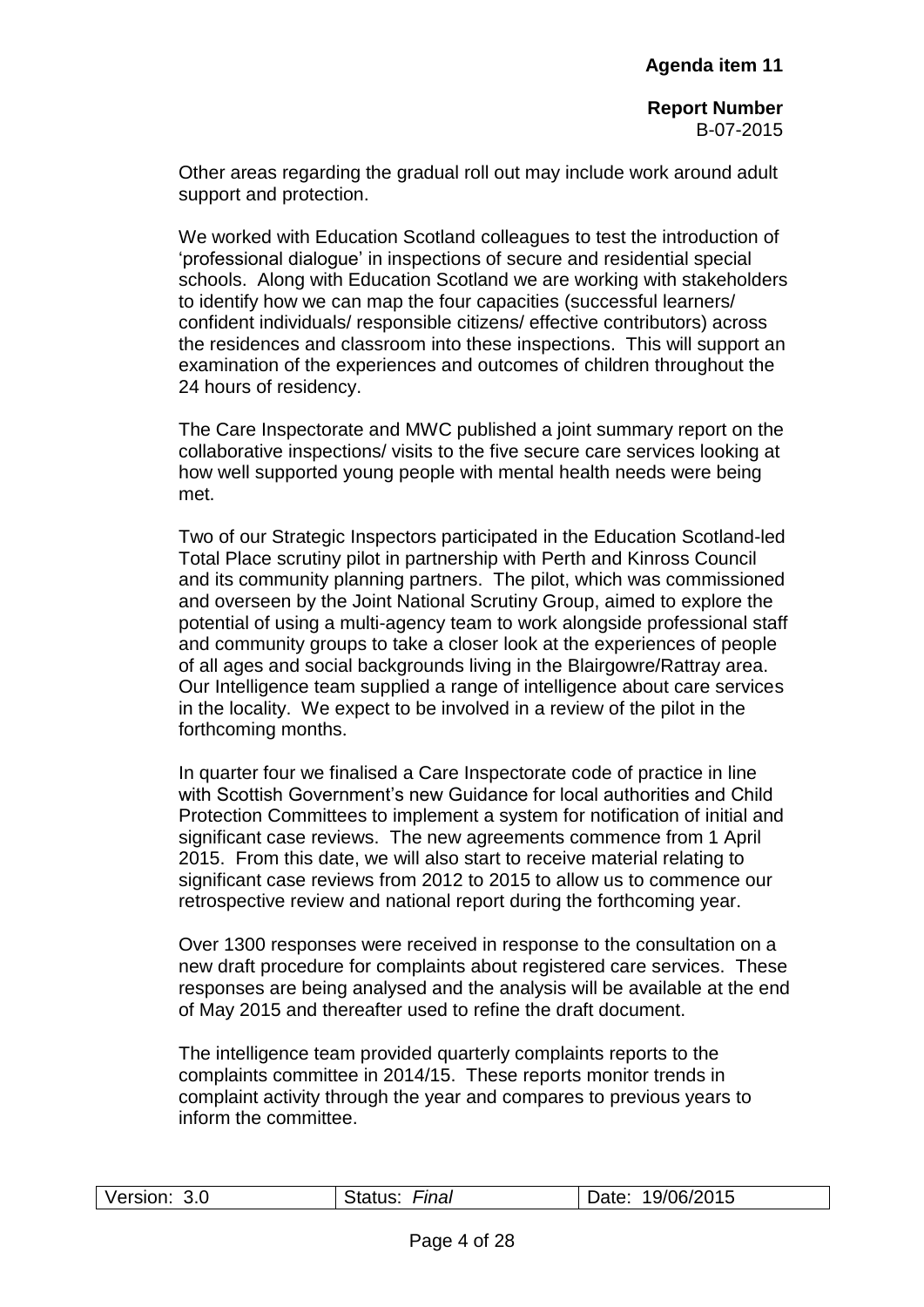The Policy Committee agreed a quality improvement strategy and associated dynamic action plan. This is now being progressed and proposals will be brought forward shortly about how the actions can be progressed.

## **2.1.2 Inspections Completed**

We completed 99% (7193 inspections) of our required inspections (i.e. Statutory and 'must do' inspections) in 2014/15 (KPI 1(a)). This is higher than the 98% of required inspections completed in 2013/14, and meets our target of 99% for the year. Of the 65 required inspections not completed, four were statutory inspections and 61 were 'must do' inspections.

72% (5566 inspections) of our inspections were completed by the last possible date of inspection (KPI 1(b)). This is slightly lower than the 74% completed by the last possible date in 2013/14. A further 12% of inspections were completed within 3 months of the last possible date for services on a minimum one year inspection frequency.

We completed 97% (7818 inspections) of our total planned number of inspections for the year (KPI1 (c)). This is slightly lower than the 98% of planned inspections completed in 2013/14. The 212 inspections not completed include the 65 required inspections noted above for KPI 1(a). The reasons for these inspections not being completed are summarised below.

- There were four statutory inspections outstanding. Of these, one service was inactive, but this was not reflected in our system at the time; one is a service which offers respite and only operates occasionally; one inspection could not be carried out because there is an on-going adult protection investigation underway and one service is not currently operating (but not inactive).
- There were 61 'must do' inspections outstanding. Of these 17 services had no service users and in 11 services there were on-going legal/enforcement issues. In the remaining 33 inspections, the most common reason for not completing the inspection was lack of capacity.
- In the remaining 147 outstanding inspections (those that are neither statutory or 'must do') the main reason for not completing the inspections was to allow the time to focus on the statutory inspections. Over half of the outstanding cases were 'smoothed' inspections (inspections brought forward to the 2014/15 inspection plan) with last possible dates of inspection in 2015/16. The next most commonly cited reason was a lack of capacity due to staff vacancies in the Justice & Young People national team.

| Version: | Final   | 19/06/2015 |
|----------|---------|------------|
| 3.0      | Status: | Date:      |
|          |         |            |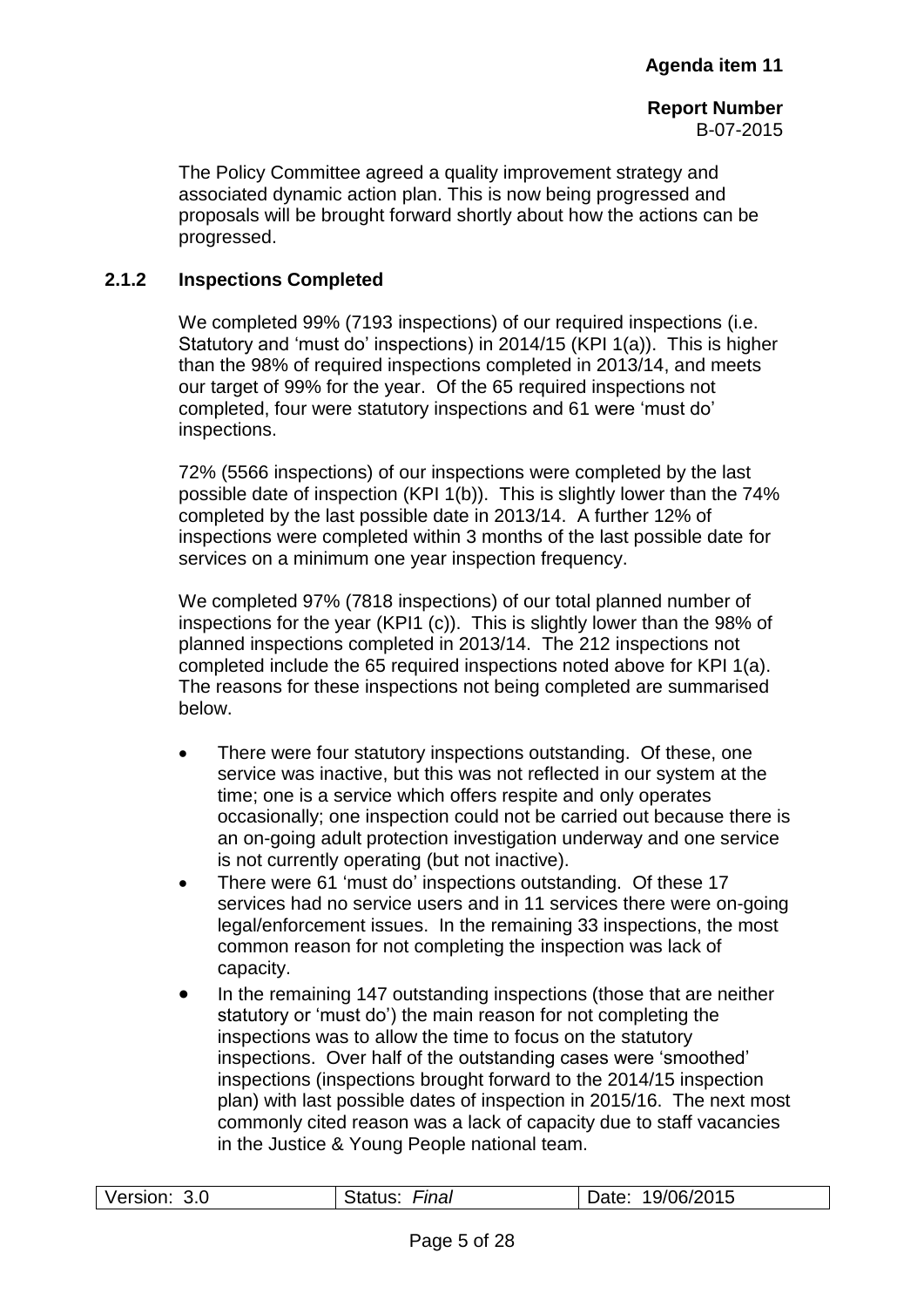Where inspections did not take place risk assessments were carried out by Team Managers and Inspectors to ensure that these were not high risk services. Some inspection teams experienced a high level of unplanned absence in 2014/15, and the levels of completion attained were due to the range of contingency arrangements that had been put in place.

In 2014/15, 3.9% (304) of all inspections undertaken were marked as additional to our inspection plan in the WMT. This is lower than the 6.5% of inspections that were additional to the plan in 2013/14.

Team Managers and Inspectors developed the inspection plan for 2015- 16 in partnership with the Inspection Planning Team to ensure appropriate preparation for the coming year. The planning has also taken into account multiple and national providers to support consistency and best use of resources.

In quarter four, we concluded the fieldwork for inspections of services for children in Renfrewshire and Shetland and published reports of the joint inspections in South Lanarkshire and Aberdeen City. In addition we announced and started our engagement with chief officers for the first inspections of 2015/16, in Aberdeenshire and the Western Isles.

All joint inspections for older peoples services planned for 2014/15 have been completed. Reports for Fife and Angus have been published and reports for Glasgow and Falkirk are almost complete. Feedback has been given to both partnerships. The remaining two reports for Shetland and Highlands are at final draft stage. File reading for the 2015/16 inspections in Argyll & Bute and the Western Isles commenced in Q4. The Western Isles inspection is taking place alongside the inspection for children's services.

Quarter four of 2014/15 saw the commencement of the fieldwork phase of the national inspection of Multi-agency Public Protection Arrangements (MAPPA). Scrutiny work will be carried out in all community justice partnership areas in Scotland by the end of June 2015.

In March, under the Duty of Cooperation, we supported Her Majesty's Inspectorate of Prisons with their inspection of Glenochil Prison, bringing the total number of prison inspections to which the Care Inspectorate has contributed over the year to four.

In Q4 our link (strategic) inspectors produced their first dynamic report on their local authority area(s) and community planning partners using the agreed format. The information contained in these reports will be used to help inform inspection planning and other scrutiny and improvement activity. Link inspectors will continually update the report throughout the year, with an annual review at the start of Q4 each year.

| 19/06/2015<br>Version:<br>Final<br>Date:<br>3.0<br>Status: |
|------------------------------------------------------------|
|------------------------------------------------------------|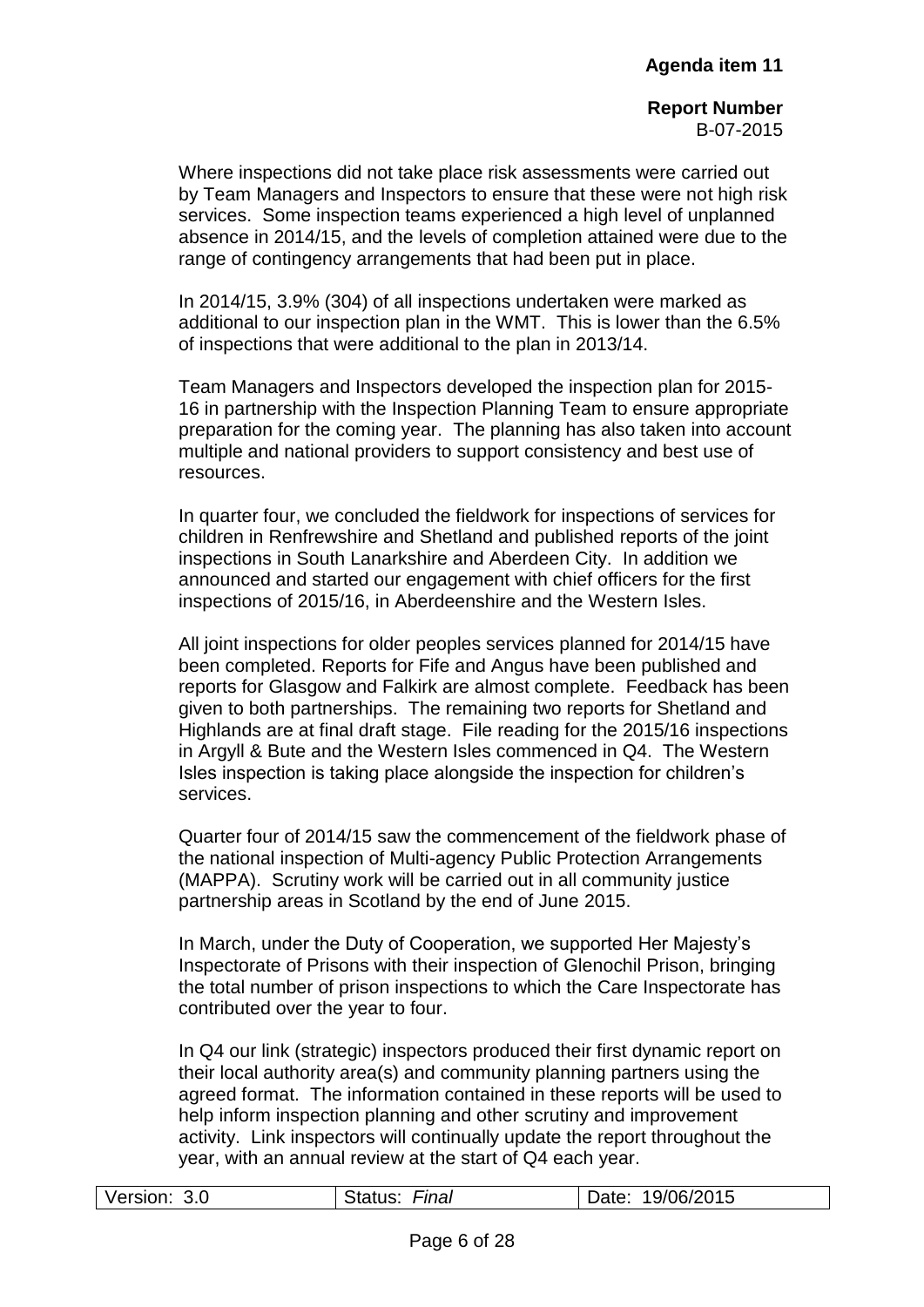## **2.1.2.1 Enforcement Notices Issued**

In 2014/15 we sent a total of 467 enforcement notices. 337 of these were 'technical' enforcements (for example procedures we use to cancel services if we cannot contact them any longer or procedures relating to inactive services). 130 enforcements were notices related to the quality of care ('non-technical') of which 82 were notices issued for outstanding PVG checks in Childminding services. The 48 non PVG related notices are broken down by service type in the following table:

**Non-technical, non PVG related enforcement notices issued in 2014/15**

|                          | <b>Number of</b> | <b>Number of</b> |
|--------------------------|------------------|------------------|
| <b>Care Service</b>      | enforcements     | <b>Services</b>  |
| <b>Child Minding</b>     | 21               |                  |
| Day Care of Children     |                  |                  |
| <b>Care Home Service</b> | 16               |                  |
| <b>Support Service</b>   |                  |                  |

In the previous quarterly report  $(Q3)$  we noted that the number of enforcement notices was considerably higher than in 2013/14, and suggested that the new reporting procedures had had an impact along with the PVG enforcement campaign which saw an increase in the number of Section 62 Improvement Notices being issued to Childminders. We have since identified that the number reported erroneously included compliance and extension notices. There is no difference in the previously reported technical enforcement figure of 337. The difference is in the Non-Technical enforcements where the overall number has dropped from 203 to 130 after removing compliance and extension notices. This increase is down to the impact of the PVG enforcement campaign – excluding these we issued 48 other non-technical enforcement notices – a similar level to the previous year.

## **2.1.3 Quality Indicator 1 – Improvements to Quality of Care**

95% of services that started the year with grades of good or higher for all themes maintained or improved on these good grades by the end of Q4 (MM-1). This is slightly lower than the 96% seen in 2013/14.

In 17% of inspections in 2014/15 the grades awarded by the inspector matched the service's own estimated grades in their self-assessment for all grades.

In a further 36% of inspections, all grades awarded exceeded the service's own estimates (MM-2). The remaining inspections had a mix of matching and non-matching grades.

| Version:<br>3.0 | Final<br>ડાatus: | 19/06/2015<br>Date: |
|-----------------|------------------|---------------------|
|                 |                  |                     |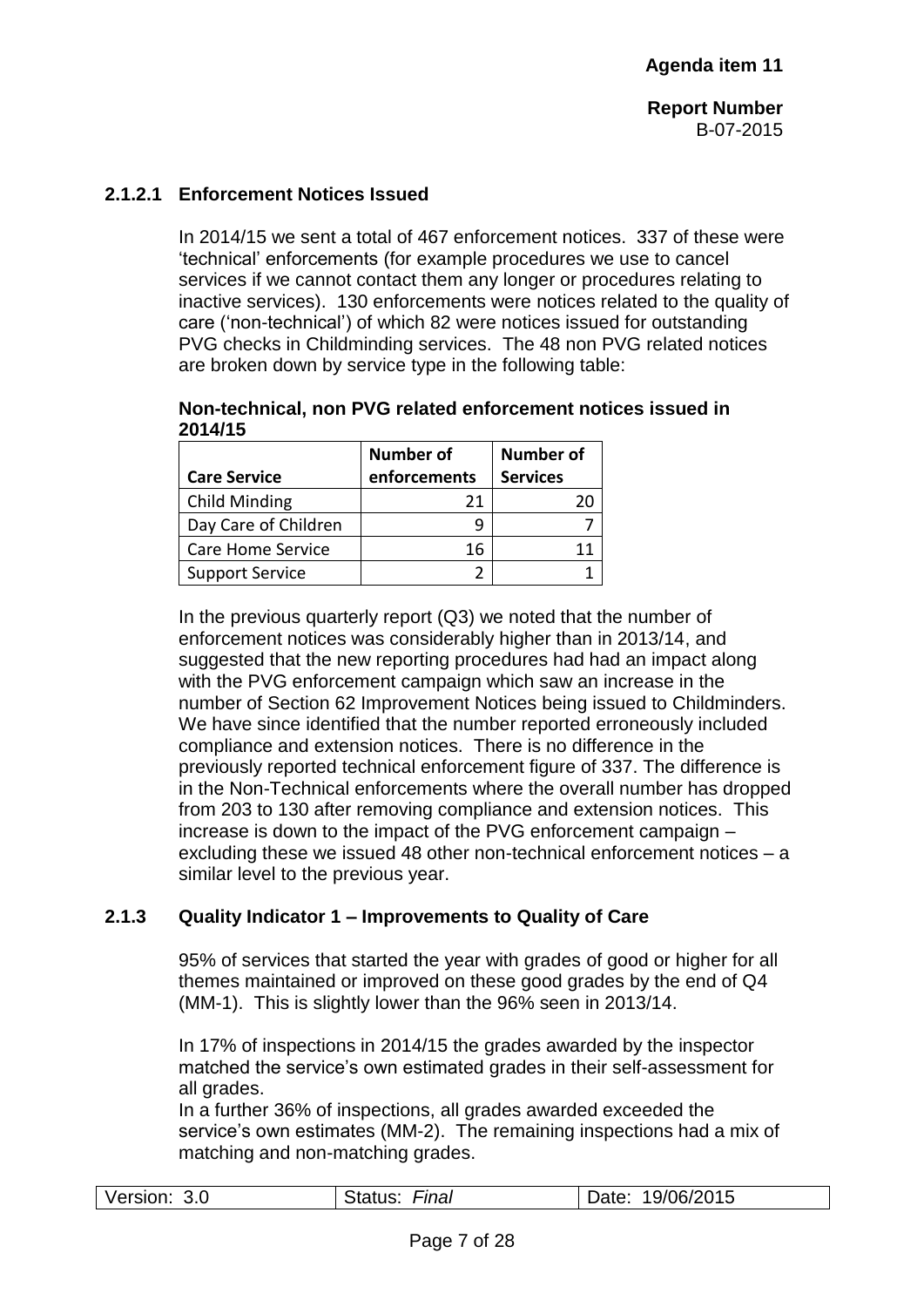## **2.2 Strategic objective 2: To contribute to building a rights based world class care system in Scotland**

#### **2.2.1 Key priorities**

We continue to work with Healthcare Improvement Scotland and Scottish Government colleagues on the review of the national care standards and the approach for writing new ones. The Programme Board is now drawing up timescales and will shortly consider a PID.

We are reviewing how we regulate services which provide intermediate care and will put forward proposals to the Executive Team in Q1 2015/16. We have agreed to work with NES to test improvement activity around early years and care at home using their knowledge into action approach.

In Q4 we planned the Inspection Focus Area that we are carrying out in 2015/16 to look at how key regulated services for adults with a learning disability have implemented the recommendations from 'Keys to Life' and 'Winterbourne View' enquiry.

We have developed our inspection resources in partnership with Inspectors and providers, published these on 'The Hub' and engaged with Community Care Providers in Scotland and Social Work Scotland to inform our development work and apprise them of our intended approach and expected outcomes.

## **2.2.2 Quality Indicator 2 - Partnership Working**

Improved partnership working between early years inspectors and Education Scotland is evident; Care Inspectorate inspectors are now working as an integral part of the inspection team during joint inspections of early years services.

There have been significant benefits noted in the joint work Justice and Young People inspectors have undertaken with Education Scotland in two independent schools where we have put together bespoke inspection methodologies to address the concerns in these services. We have also worked closely with Scottish Government and the Registrar for Independent schools to ensure that they are fully informed of the issues and progress being made so that they can consider any action they may need to take. We will take forward the learning from our partnership working in these services to assist us in future joint inspections of this type of service.

A Memorandum of Understanding has been agreed with the Telecare Services Association (TSA). At the end of quarter four, this is in the process of being signed off by both parties.

| Version: | Final   | 19/06/2015 |
|----------|---------|------------|
| 3.0      | Status: | Date:      |
|          |         |            |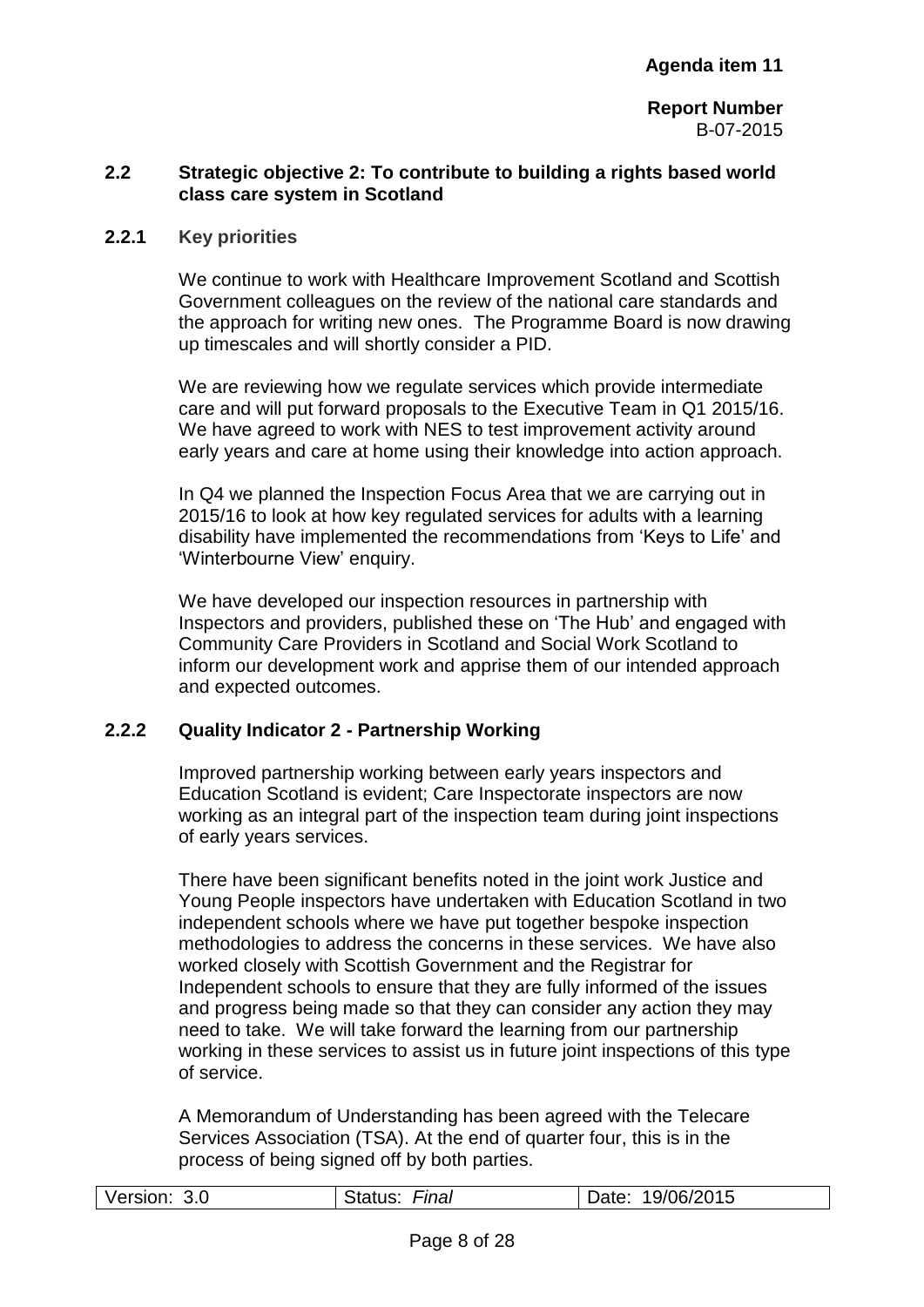Our intelligence team worked with Scottish Government colleagues this year to identify and reduce areas of duplication of information collection, and enhance information sharing, especially in the areas of early learning and childcare, secure accommodation and adoption and fostering.

The revised Service Level Agreements with the SSSC and the Partnership Agreement with the Partnership Forum were finalised and agreed.

Our joint inspection programme continues to require close working with colleagues in Education Scotland, HMICS and Healthcare Improvement Scotland in delivery of the programme and with policy colleagues from Scottish Government in both the GIRFEC and Child Protection teams in reviewing findings of inspections as they emerge.

The MAPPA (Multi-agency Public Protection Arrangements) thematic review is being conducted jointly with HMICS, with the involvement of HMIP and the Scottish Prison Service. There has been significant partnership working with Scottish Government Policy Colleagues in the development of the methodology and with Social Work Scotland Criminal Justice Standing Committee which has worked closely with the review team on strategies for engagement and communication as well as on the approach being taken.

We continue to have on-going links with Scottish Government colleagues in their respective teams in relation to notification of deaths of looked after children and young people, Significant Incident Reviews (criminal justice) and our new responsibilities around Significant Case Reviews (child protection). This latter has involved negotiation with the Scottish Child Protection Committee Chairs Forum.

Through the Head of inspection (Criminal Justice and Young People's services) we have also being working with policy colleagues to develop practice guidance to support new Corporate Parenting responsibilities under the Children and Young People (Scotland) Act.

During quarter four a Care Inspectorate/Education Scotland Operational Management Group was established to coordinate better developments in our collaborative working arrangements, including improved informationsharing. Terms of Reference and a joint action plan have been drawn up. The work of this group will be overseen by the existing Care Inspectorate/ Education Scotland joint Executive Group who meet on a quarterly basis.

The Inspection Directorate have been working closely with Scottish Government officials to consider potential involvement of the Care Inspectorate in future scrutiny and improvement of Community Justice.

| Version:<br>3.0 | <b>Final</b><br>status: | 19/06/2015<br>Jate: |
|-----------------|-------------------------|---------------------|
|                 |                         |                     |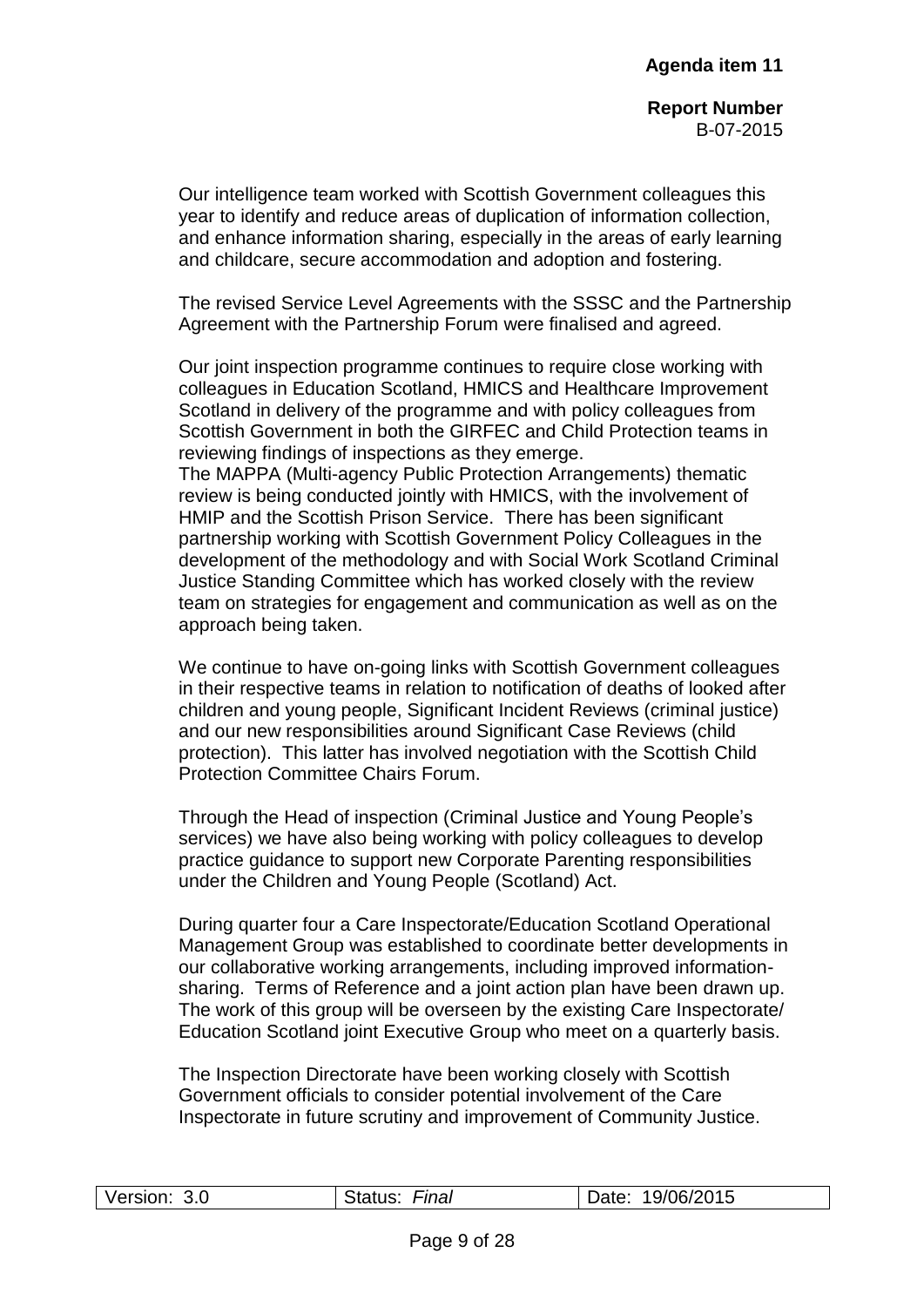The Link Inspector role continues to be developed. Link Inspectors have spent time this year getting to know the partnership in which they will be supporting improvement. Work is also being progressed to ensure that there is appropriate support from a Link Inspector with an adult background and a Link Inspector with a children's background, particularly during inspection. Where issues have been identified at inspection, Link Inspector activity in some areas has been increased to progress the improvement agenda and further develop positive relationships. There is also opportunity for mentoring and learning for adult and children team members undertaking the role. This additional support has been provided in Dumfries & Galloway, Shetland and the Western Isles.

We have responded to requests for support from four partnerships in relation to the challenges that they are experiencing in addressing delayed discharge in their areas. Building on the work that we began with the City of Edinburgh Council and NHS Lothian we are now working with NHS Highland, Aberdeen City Health and Social Care Partnership and Falkirk. Our focus here is to support improvement in care services that may be embargoed, to proactively share intelligence, to co-ordinate improvement activity, to respond to requests to vary registration or fast-track new registrations, and to explore further opportunities for more effective joint working.

We are liaising closely with SSSC/ MWC and more recently the Law Society (Scotland) to consider issues related to the provision of Mental Health Officers across Scotland, along with some specific issues around the completion of Guardianship reports being completed on time and in adherence with legislation. The intention was to continue to scope the situation and clearly identify what action was required in respect of scrutiny and improvement, however a report has just been published by SSSC - The Mental Health Officer Role in Scotland: a report on the current capacity and landscape. The report was completed on behalf of the Office of the Chief Social Work Advisor Scottish Government. We have meetings planned to ascertain what further work we may engage in collectively.

We continue to work in partnership with HIS and Audit Scotland. Audit Scotland has agreed to lead on a piece of work and to produce an interim report on what stage partnerships are at regarding integration. The report will be factual and evidence based, with no evaluative judgement based on initial progress. The report is unlikely to publish before Q3 of 2015/16 to give partnerships time to implement the new arrangements. The focus will be on governance structures and joint management of resources.

| Version: | Final   | 19/06/2015 |
|----------|---------|------------|
| 3.0      | Status: | Date:      |
|          |         |            |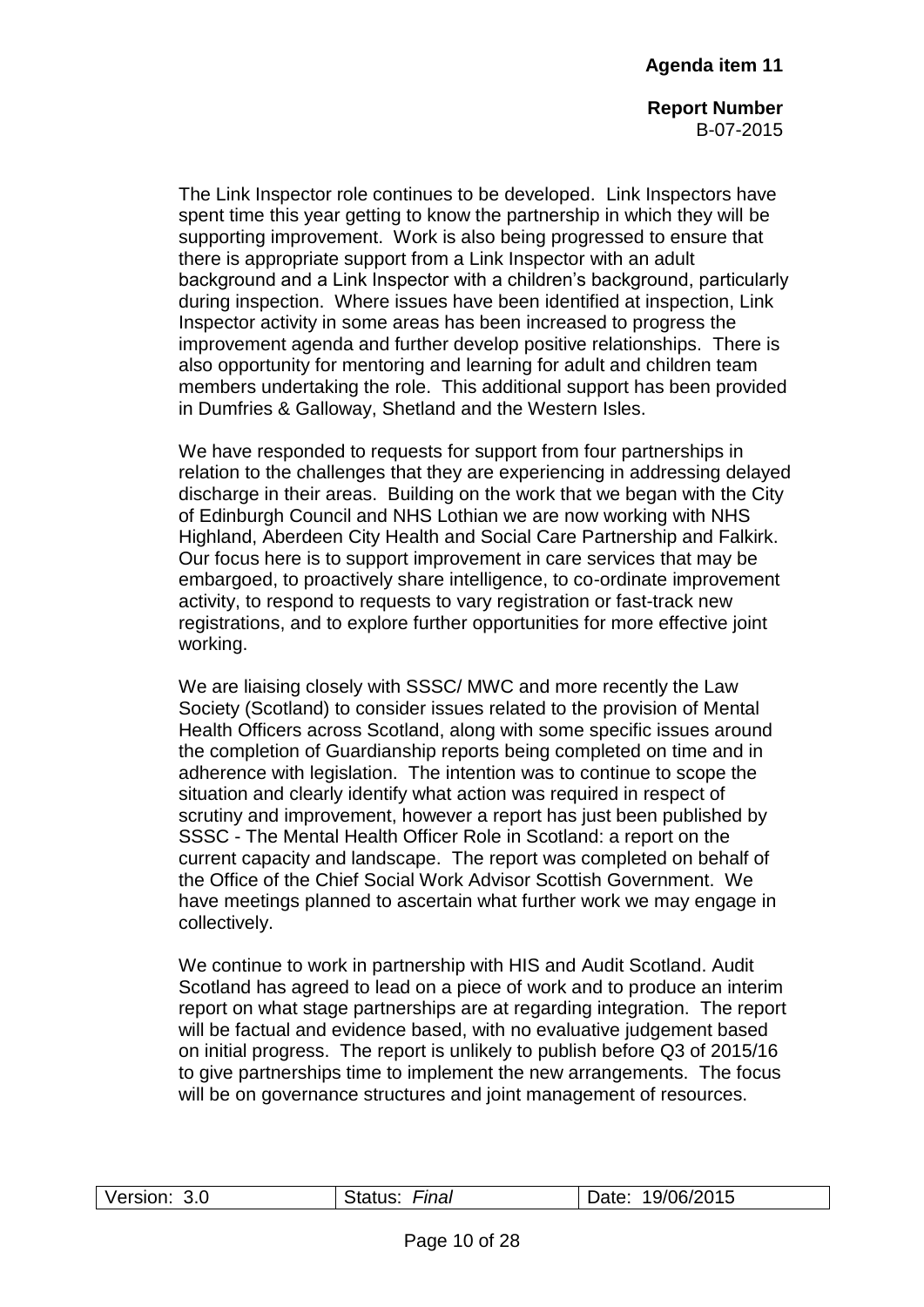## **2.3 Strategic objective 3: To support people's understanding of high quality, safe and compassionate care by promoting standards and quality of service they should expect and make sure their voices are heard**

## **2.3.1 Key priorities**

We arranged a joint conference for our involved people and HIS' public partners. This allowed participants to explore and compare the role of user voice in care services and in health services.

It is important to us to have meaningful consultation with children, young people and their carers. This year, in one residential special school for young people with additional needs, we used interpreters to help us do this. We need to continue to look at new ways to obtain the views of service users and their carers, for example through better use of technology and inspection volunteers for young people's services.

While developing the Inspection Focus Area around 'Keys to Life' and 'Winterbourne View' we engaged with service providers through Community Care Providers Scotland and Social Work Scotland. We have highlighted the information that is on 'The Hub', challenged them to suggest other examples of good practice and promoted our commitment to furthering improvement and showcasing excellence. Our strategic inspectors have worked closely with our involvement advisor (children and young people) and the support organisation Move On to strengthen our pool of young inspection volunteers. During 2014/15 we provided training for young people who will become part of our joint inspection teams for the 2015-16 programme. These replace three young people who have been enabled to move on to employment or full time training opportunities. The introduction of inspection volunteers for young people's services will be a welcome development in obtaining the views of looked after children.

## **2.3.2 Quality Indicator 3 – Improvements in Involving People**

The Care Inspectorate currently supports 68 Inspection Volunteers. This is an increase from 55 in 2013/14. In 2014/15, Inspection Volunteers supported 593 inspections (7.6% of all inspections carried out) and spoke with a total of 4,364 service users and 1,342 relatives, carers and friends.

Inspection Volunteers spent 4,276 hours supporting inspections in 2014/15, which equates to approximately 610 days over the year. The number of people engaged on each inspection is highest where a range of methods of communicating with people are used e.g. visiting the service, contact by telephone, holding focus groups.

| Version: 3.0 | Final<br>Status: | Date: 19/06/2015 |
|--------------|------------------|------------------|
|              |                  |                  |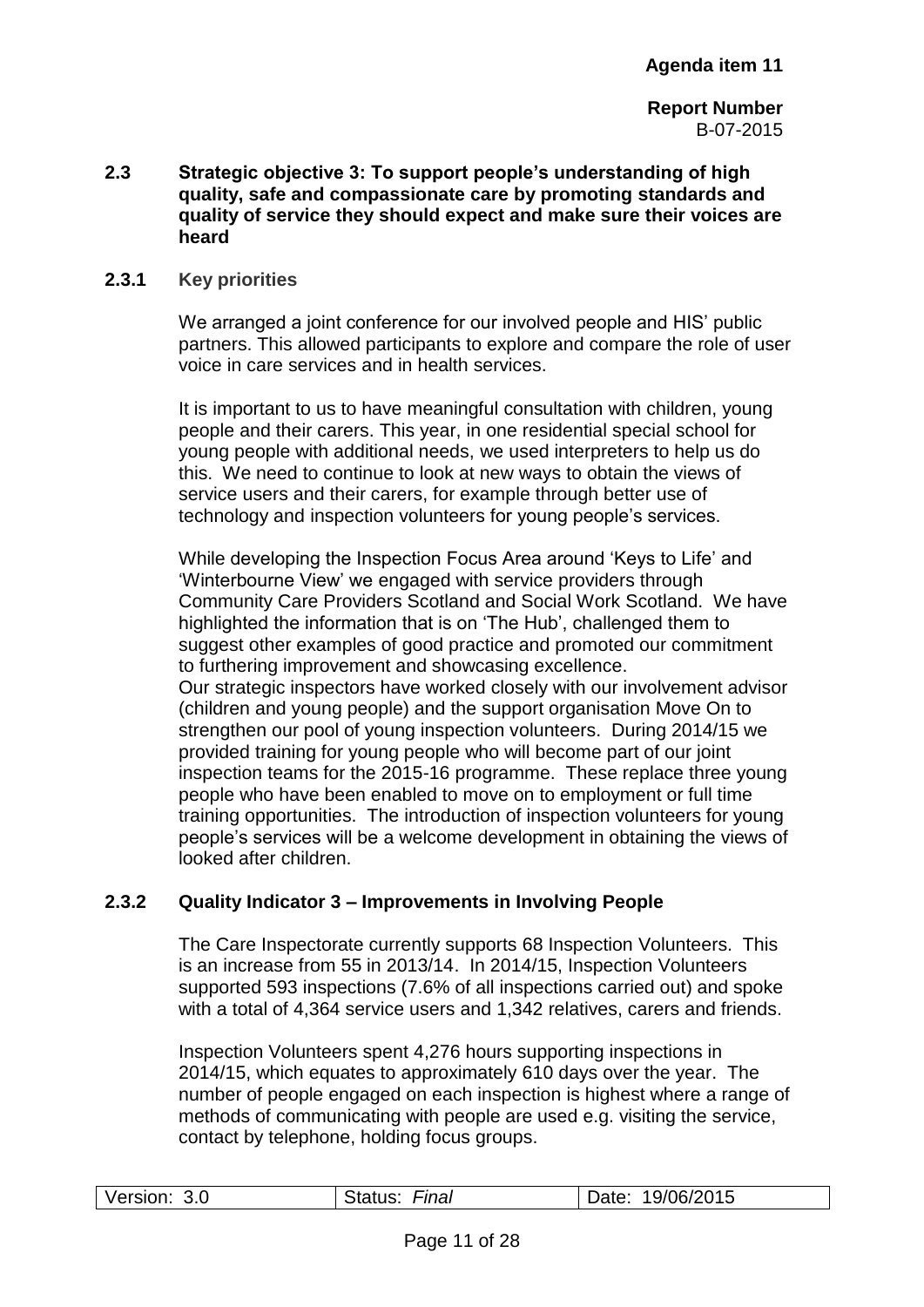In 2014/15, 127 requests for inspection volunteer involvement could not be met due to there being no inspection volunteer available with the appropriate experience on the day. This can be due to other inspections with an inspection volunteer already taking place in a small area or short notice of the inspection date. Whilst there has been considerable recruitment activity in 2014/15, increasing the number of Inspection Volunteers remains a priority as evidenced by the increase in the number of request which couldn't be allocated. Recruitment and development will continue into 2015/16 with work already underway to develop the role of inspection volunteers in early years services.

Sometimes an Inspector may have determined that it would be good to involve an Inspection Volunteer in an inspection but then it is later decided that this is not appropriate or not possible. We would describe these as withdrawn offers. In 2014/15, 46 inspection requests were later withdrawn. The most common reason given by Inspectors is the pressure of other work or priorities. There may also be times when an Inspector identified that involving an Inspection Volunteer would add value to an inspection but for a number of reasons which could not have been anticipated or that were out with our control, the inspection did not go ahead. Examples of this include ill health or circumstances within a service which require the inspection to be rearranged. In 2014/15, 145 inspections involving inspection volunteers were cancelled or postponed.

The majority of inspections involving Inspection Volunteers in 2014/15 were in Care Home services (64%). Another 28% were inspections of Early Years services and a further 7% were in inspections of Housing Support services and Support Services.

There are 25 Inspection Volunteers currently involved in the recruitment process. Nineteen people left the scheme in 2014/15. Development activity has included producing a handbook for Inspectors and Inspection Volunteers bringing together existing guidance for both.

We exhibited at the following external conferences in Q4:

- Integrating health and social care conference (Holyrood Conferences)
- Adult support and protection conference (Capita)
- Older people 2015 (speaker only Edith MacIntosh)
- Involved People Event (joint HIS and Care Inspectorate)
- Equality consultation event (Care Inspectorate event)
- Nursing in practice
- COSLA annual conference
- Scrutiny and regulation conference
- Shifting landscapes in dementia care (Care Inspectorate event)

| Version:<br>3.0 | <del>⊑</del> inal<br>$\bigcap_{i=1}^{n}$<br>Status | 19/06/2015<br>Date: |
|-----------------|----------------------------------------------------|---------------------|
|                 |                                                    |                     |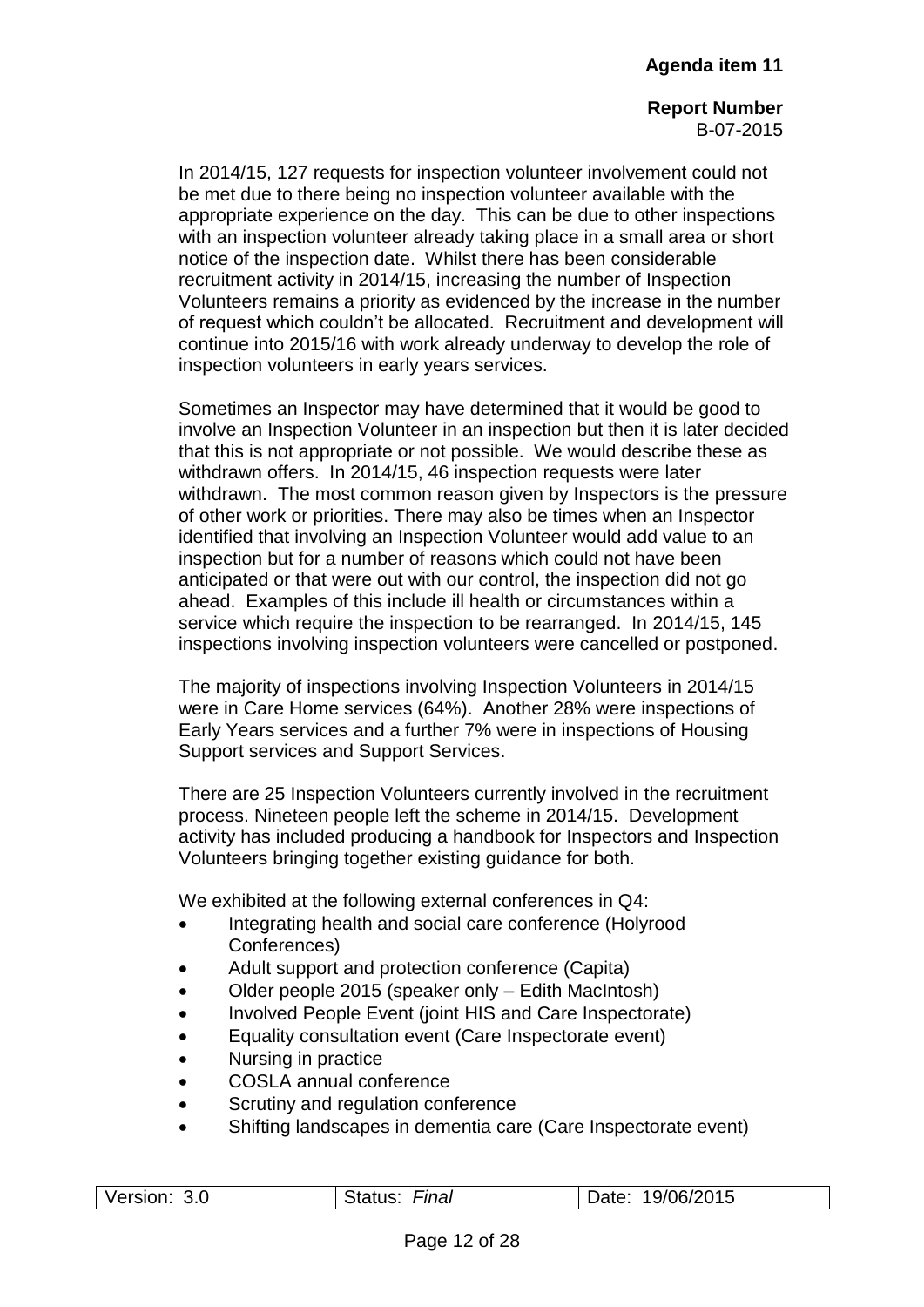## **2.4 Strategic objective 4: To build capacity within care services to make sure there is high quality development and improvement of rights based care across Scotland**

#### **2.4.1 Key priorities**

An organisational Improvement Plan 2014-18 was produced and is due to be presented to the Executive Team in May 2015. This outlines the ways in which our work supports improvement through three levels of planning: our scrutiny and improvement change programme; our business plan and our on-going and regular business activities.

We have continued to provide additional support to community planning partners in Dumfries and Galloway to maintain momentum to their improvement journey and to assure ourselves that appropriate action is being taken and sustained to address the serious deficits found during our joint inspection. A progress review will be published in late May 2015.

Two of our strategic inspectors also provided support and quality assurance to a major practice audit in Clackmannanshire and Stirling. These were both areas in which concerns about responses to children who may be in need of protection were raised.

To support the development of the Inspection Focus Area in services for people with learning disabilities, we have had two focus groups with service providers. This has enabled providers to shape our approach and consider how they can provide evidence of the work they have done in response to 'Keys to life' and 'Winterbourne View'.

We have continued to expand our engagement with providers of care services, and in addition to our Quality Conversations and the High Level Advisory Group on Care Scrutiny, are setting up director-level bilateral meetings with key umbrella bodies.

Inspectors have regularly signposted managers and providers to our website and The Hub for guidance and examples of good practice. Inspections are more focused on good practice, outcomes for service users and the need for continuous reflection and improvement based on new best practice guidance and legislation. Significant changes were made to The Hub in March 2015, including the creation of an online "my account" facility, in response to feedback. This allows logged-in users to create customised pages to quickly display documents and links which they have selected as being important to them. In 2014/15, we had 16,643 users accessing The Hub, with a combined total of 199,072 page views.

| Version: | Final   | 19/06/2015 |
|----------|---------|------------|
| 3.0      | Status: | Date:      |
|          |         |            |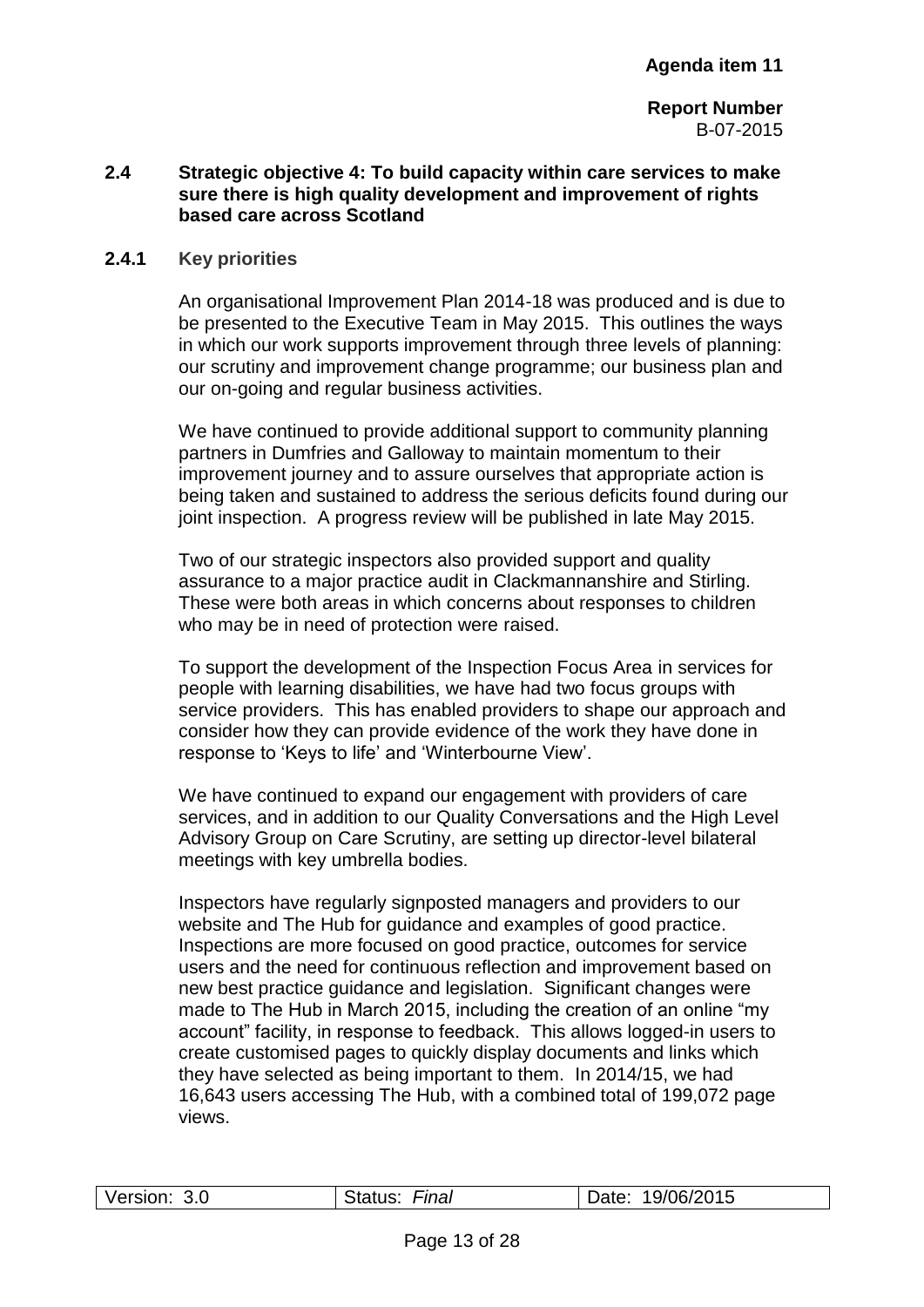Our link inspectors have worked this year to engage with community planning partners to promote and support self-evaluation using either our own quality indicator framework or another recognised self-evaluation tool. We have recently been invited to work with the West of Scotland Child Protection Committee Chairs Forum to help them develop and conduct self-evaluation around outcomes for children.

## **2.4.2 Quality Indicator 7: Quality assurance and improvement of the Care Inspectorate.**

We issued 80% of draft care service inspection reports within 20 working days in 2014/15. 92% of final inspection reports issued in 2014/15 were published within 13 weeks of the inspection feedback date. In 2013/14, we issued 81% of draft reports and 91% of final reports within timescales. This year the reports issued late were due reasons including staff absences and extended discussions with service providers.

The Care Standards Questionnaires are completed by people who use services and their relatives and carers. We analysed questionnaires from 6,637 services in 2014/15. In 93% of care services, 90% or more respondents were satisfied or very satisfied with the overall quality of the service. In comparison, 90% of respondents were satisfied or very satisfied with the overall quality of the service in 2013/14 (based on responses from 5,114 services). The service types with the highest proportion of satisfied or very satisfied respondents were Childminders (99% from 1684 responses) and Care Homes for Older People (service user questionnaire, 93% from 757 responses). The service type with the lowest rate of satisfied or very satisfied respondents was Children's Residential Services with 75% from 209 responses.

The Care Inspectorate continues to use Inspection Satisfaction Questionnaires to assess the quality of care service inspections. This is measured as the satisfaction of care service staff and people who use care services with the inspection and whether they think the service quality will improve following inspection. We recently revised our Inspection Satisfaction Questionnaires and in the process improved the wording in some of the questions that we regularly report on. Between Q1 and Q4 we received a mix of old and new version questionnaires and as such we will report on responses to each individually.

Between Q1 and Q4, 92% of staff and 88% of people who use care services thought that the quality of their care service would improve following the inspection (Previous version questionnaires - Staff total 726 respondents, service users total 231 respondents).

| Version:<br>3.0 | Final<br>≀tatus | 19/06/2015<br>)ate: |
|-----------------|-----------------|---------------------|
|                 |                 |                     |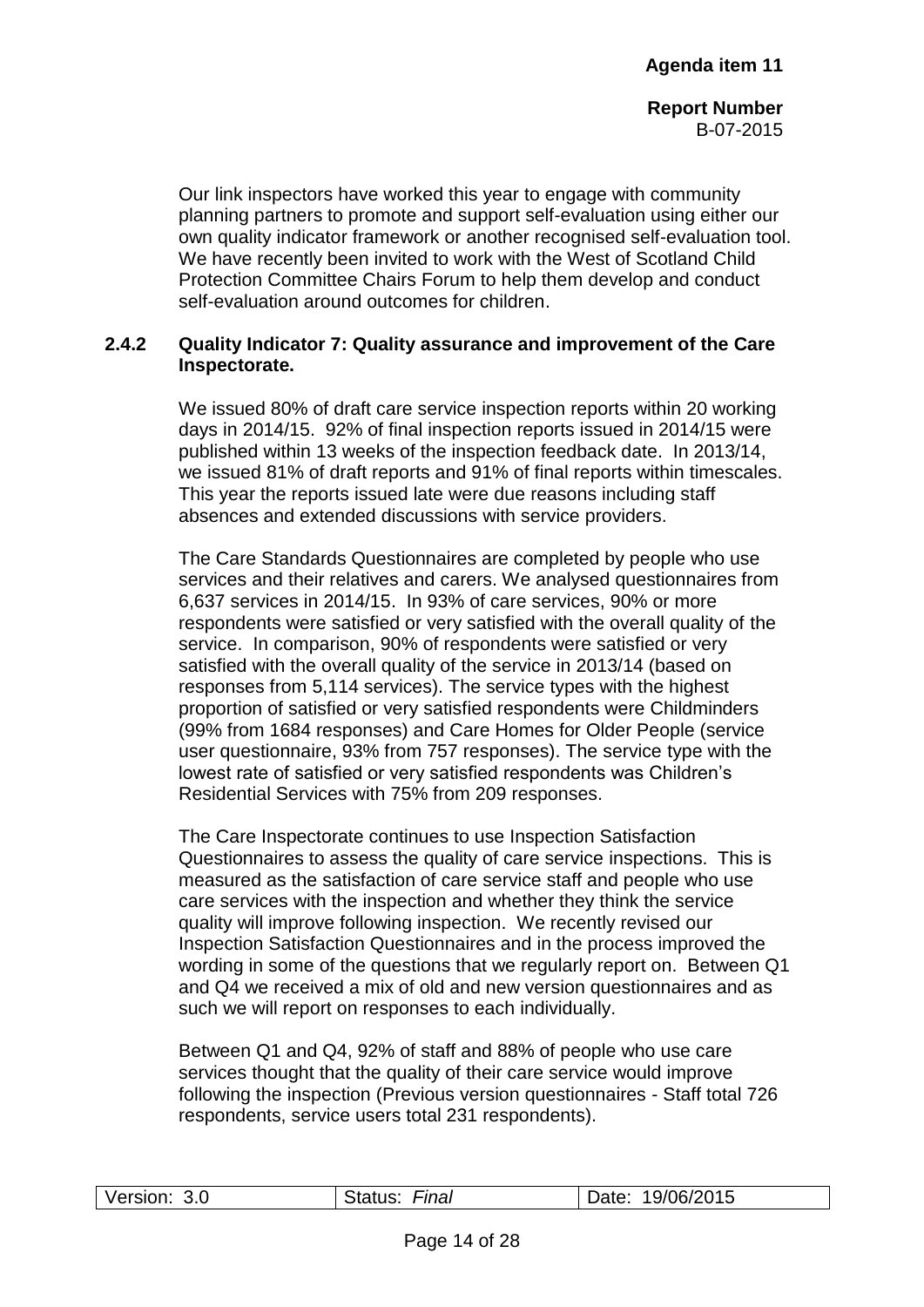Based on responses to the new questionnaires, 96% of staff and 95% of people who use care services thought that the quality of their care service would improve (or the high quality will be maintained) following the inspection (Staff total 517 respondents, service users total 171 respondents).

## **2.5 Strategic objective 5: To support and inform local and national policy development by providing high quality, evidence based advice and Information on care**

**2.5.1 Key priorities**

We continue to respond to media, public and government requests for statistical information. In Q4 we responded to 63 Freedom of Information requests, ten requests under the Data Protection Act, eight Scottish Parliament requests and 24 Scottish Government requests. All except one of the requests responded in 2014/15 were met within the timescales agreed with the enquirer. The deadline was missed due to staff absence delaying our response.

In 2014/15 we have continued to participate in Healthcare Improvement Scotland's Sharing Intelligence for Health and Social Care Group, and have agreed a process for contributing to it going forward.

Our Intelligence and Analysis manager continues membership of the National Delayed Discharges data advisory group. In 2014/15 we have been instrumental in ensuring that those responsible for developing policy in this area have access to accurate data about access to care services for those delayed in hospital.

In Q4 the Sheriff at Glasgow Sheriff Court issued his judgment granting the application from the Care Inspectorate for cancellation of the registration of a childminder under section 65 of the Public Services Reform (Scotland) Act 2010. The Sheriff accepted the Care Inspectorate's argument that there was a serious risk to the health and wellbeing of children should the service continue to operate. This is the first section 65 application where the action has been defended by the provider and the evidence has been heard in court.

## **2.5.2 Quality Indicator 2 - Partnership Working**

See points above under Strategic Objective 2 (pages 8 and 9).

## **2.6 Strategic objective 6: To perform effectively and efficiently as an independent scrutiny and improvement body and work in partnership with others**

| Version: | Final   | 19/06/2015 |
|----------|---------|------------|
| 3.0      | Status: | Date:      |
|          |         |            |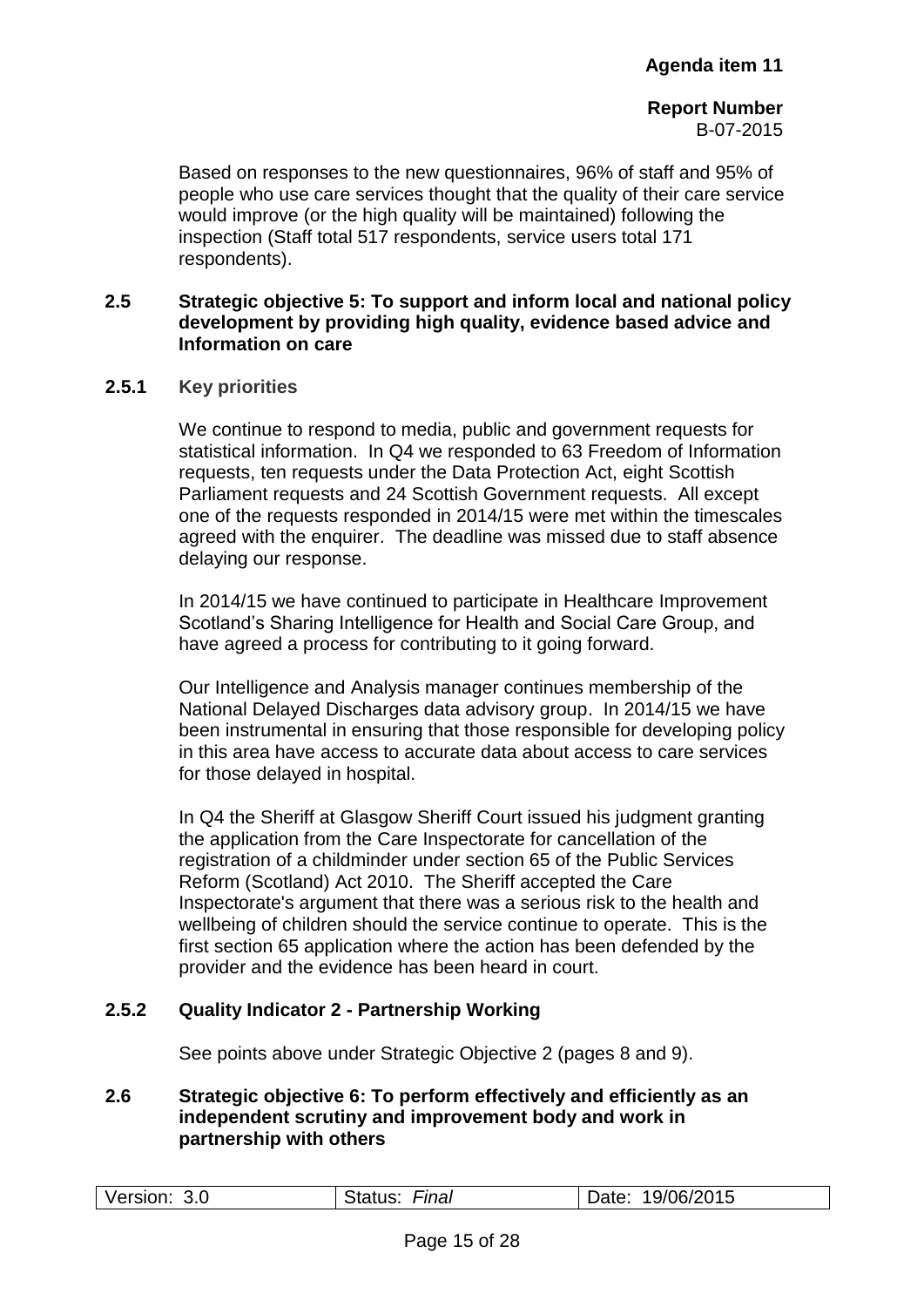## **2.6.1 Key priorities**

Intelligence team developed, tested and delivered a new tool that summarises notifications data for inspectors. This saves inspectors time, as well as adding value through providing comparisons and an indication of whether the volume of notifications received is above or below the expected level for that service type.

Following this year's annual return submissions form services, the Intelligence team revised and updated the annual return summary tool in March 2015. Again, this saves inspector time by highlighting the key information from the annual return, especially the information required to update a risk assessment. It also provides benchmarking averages to help inspectors identify areas of concern – for example high staff turnover rates.

We are reviewing our Annual returns for children's services this year. Arrangements have been made to liaise and consult with partner bodies to improve the content and develop these in line with emerging methodologies.

The Board approved a revised Performance Framework for 2015/16. This followed consultation with staff, and took account of developments of our inspection methodologies for 2015/16.

The Covalent Implementation Project was formally closed by the Programme Board and will be followed up by a project promoting the use of Covalent throughout the organisation. Project training is now available and staff can book two different levels through RMS or managers can arrange bespoke events. This will improve our corporate understanding of the way in which we do our development work and will lead to greater consistency and effectiveness by use of best practice.

- The first draft of the ICT strategy will be issued for comment during Quarter 1 2015/16.
- The second phase of the iPAD roll out is continuing and further training is being arranged for all staff with iPADs
- The ICT network has been upgraded to improve performance and to enable the Care Inspectorate to move towards using MS Exchange and Outlook for calendars and email. However, this is a major project which will be completed during 2015/16.

We produced and published the following reports and publications during Q4:

| Version: 3.0 | Final<br>Status: | Date: 19/06/2015 |
|--------------|------------------|------------------|
|              |                  |                  |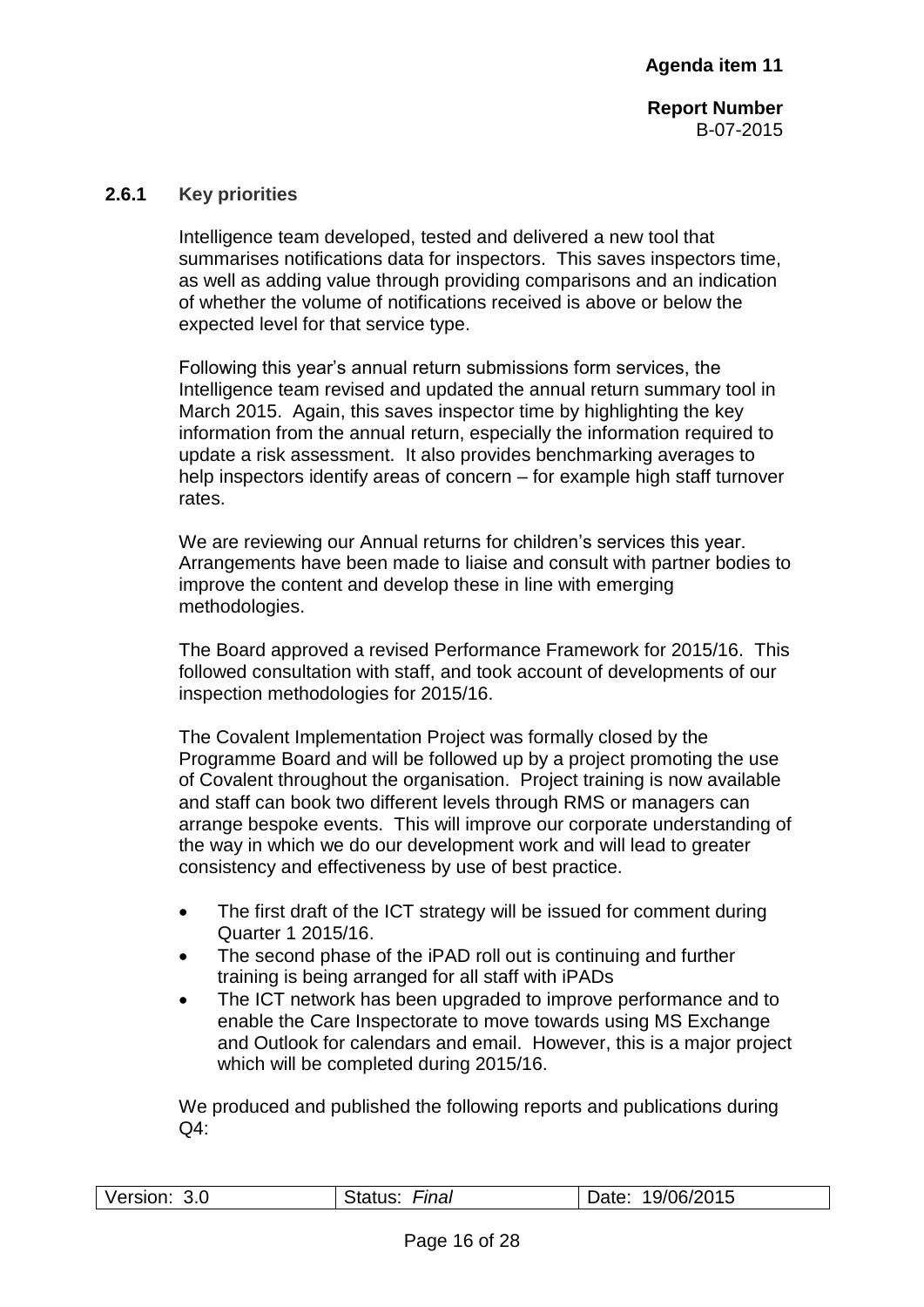Internal only:

- Adoption Policy
- Sourcing Flowchart
- Annual Leave Policy
- Procurement Appendix 10, 10a and 10b GPC Card request procedure
- Arrangements for Test of Change Inspections Learning Disability Care Home Thematic Inspections from 1 April 2015
- Care Service Diary Recording Guidance
- Consultancy Procurement Guidance
- Display Screen Equipment eLearning User Guide
- Equality and Diversity Managers guidance
- Fostering Policy
- Information for inspections of daycare of children and childminders during 2015/16
- Maternity Policy
- Mental Health awareness workbook
- Operations Scheme of Delegation
- Ordinary Parental Leave Policy
- Partnership Agreement
- Paternity Leave Policy
- Performance Measurement System 2015/16
- Procedures for inspecting regulated care services 2015-2016
- Procurement Guidance Note
- Quarter 2 ISQ staff analysis
- Results from the service user ISQ Q2 2014/15
- Special Leave Policy
- Standard Procurement Guidance
- **Terms of reference Housing Support and Support Services Expert Group**
- Terms of reference NHS Continuing Care Expert Group
- Terms of reference Older People Expert Group
- Terms of reference Self Directed Support Expert Group
- Time off for trade union duties and activities agreement
- Notifications about controlled drugs: guidance for providers

Internal and External audiences:

- Self-Directed Support Position Statement with FAQs
- Excellence in Care changes info leaflet
- Falls: Information for family and friends booklet
- Promoting continence pocket guide (produced but not yet published)
- Promoting continence poster (produced but not yet published)
- Telecare matters a quick guide (produced but not yet published)
- Up and about in care homes managing falls and fractures for older people: DVD education resource

| Version: | Status: | 19/06/2015 |
|----------|---------|------------|
| 3.0      | Final   | Date:      |
|          |         |            |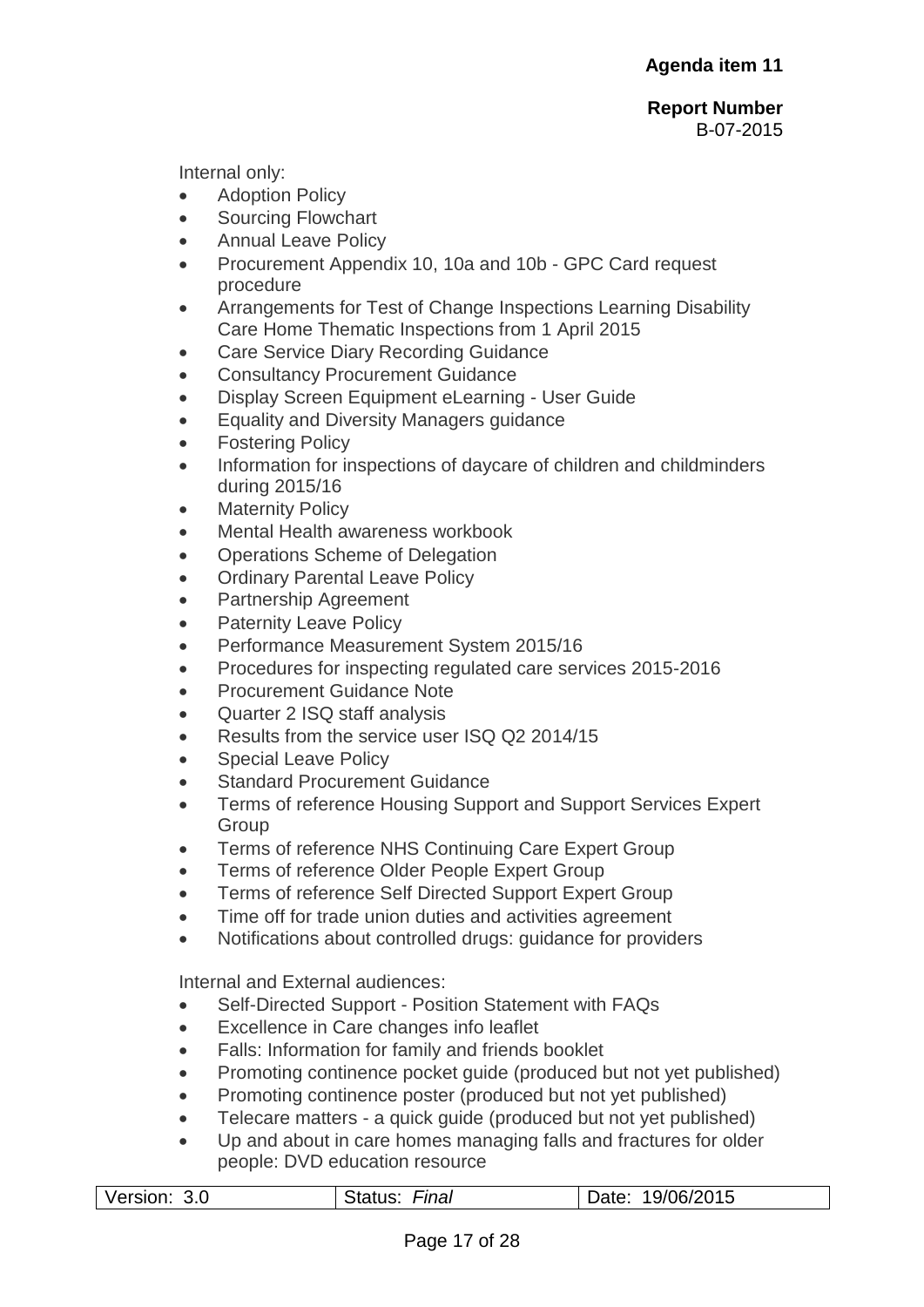- Connect issue 11
- Promoting Continence resource pack (produced but not published)
- Excellence in care methodologies booklet
- Summary of findings of work between Care Inspectorate and MWC children's services
- Code of conduct for reviews of Significant Case Reviews of children and young people
- Equality Outcomes and Mainstreaming Report 2015-17
- Equality Outcomes, Mainstreaming Report and Action Plan Review 2013-15
- Smoking policy

In 2014/15 the National Enquiry Line received 23,846 calls, an increase on the 22,777 calls we received last year. The most common areas that these calls related to are as follows:

- Staff or Office enquiries (3,250 calls)
- Complaints enquiries and complaints passed to duty officers (2,827 calls)
- Registration enquiries (2,164 calls)
- E-forms or Website queries (1,090 calls)
- Variations (732 calls)
- Publication requests (349 calls)

The National Enquiry Line answered 82% of calls at the first point of contact and 18% of calls received (4,316 calls) were transferred to duty inspectors in 2014/15.

## **2.6.2 Efficiency Measure**

## **Complaints about the Care Inspectorate**

In 2014/15 we received 69 complaints against the Care Inspectorate. As at 31 March 2015, 16 remain in progress and 19 were completed. The remaining 34 were withdrawn, which means, for example, that either the complainant did not wish to proceed, or that the matter was not within the remit of the Care Inspectorate to investigate. The volume of complaints received is at a similar level to 2013/14, when we received 64 complaints against the Care Inspectorate. In 2013/14 we formally registered 15 of the complaints received that year and completed investigations into 12 of these by 31 March 2014.

18 (95%) of the 19 complaints received and completed this year were completed within 20 working days (KPI 5) (cases received in 2014/15 with a resolution letter sent in 2014/15).

| Version: 3.0 | Final<br>Status: | 19/06/2015<br>Date: |
|--------------|------------------|---------------------|
|              |                  |                     |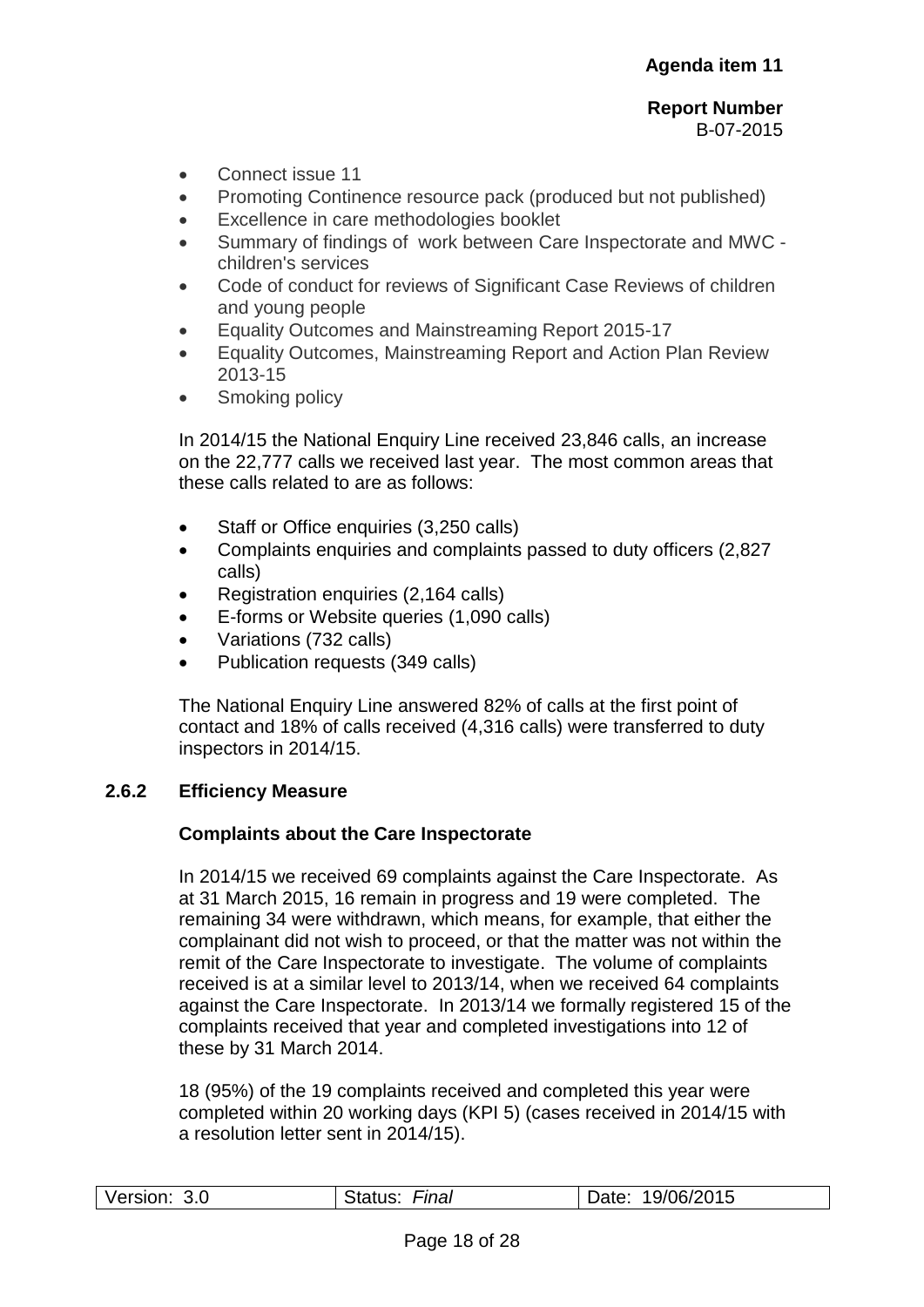A total of 24 complaint investigations were completed in 2014/15, 13 (54%) of these were upheld (Monitoring Measure 4). Five of these were complaints received in 2013/14 and completed in 2014/15.

## **Complaints about Care Services**

We received 4,505 complaints in 2014/15, an increase of 19% compared to the 3,788 received in 2013/14.

In 2014/15, 98% of complaints acknowledged had their acknowledgement letter sent within three working days (KPI 6a). This is the same as the 98% in 2013/14. Our target level is 100%. This does not include withdrawn cases (for example where the complainant does not wish to proceed, or the complaint is about a matter that we cannot investigate) or where the complainant is anonymous, has only supplied their name or requested no correspondence.

We registered 46% of complaints against care services as formal complaints within 12 working days in 2014/15 (KPI 6b). This is lower than the 50% last year and lower than the target of 60% we are aiming for this year.

In 2014/15 we completed 78% of complaint investigations within 40 days (KPI 6c). This is a new measure for 2014/15 (relates to complaints received after 1 April 2014) and is close to our target of 80%.

Although these figures fall slightly short of our targets, it should be noted that the National Complaints Team had been operating with seven FTE vacancies at times during the year.

## **Registrations**

Overall, we completed 86% of registrations within timescales in 2014/15 (KPI 6d). 82% of childminder registrations were completed within three months and 92% of other care service types were registered within six months. This is lower than last year when we completed 92% within timescale overall, with 93% of childminders completed within three months and 90% of other services completed within six months. However this reflects the large volume of variations completed as noted below.

## **Variations**

In 2014/15 we completed a total of 3,939 variations. This is an increase of 45% compared to 2013/14 when we completed 2,714 variations. Much of this increase was related to variations to early years and childcare services in order to provide for the increase in childcare provision that came into effect this year.

| 19/06/2015<br>Version:<br>Date:<br>3.0<br><b>Final</b><br>Status: |
|-------------------------------------------------------------------|
|-------------------------------------------------------------------|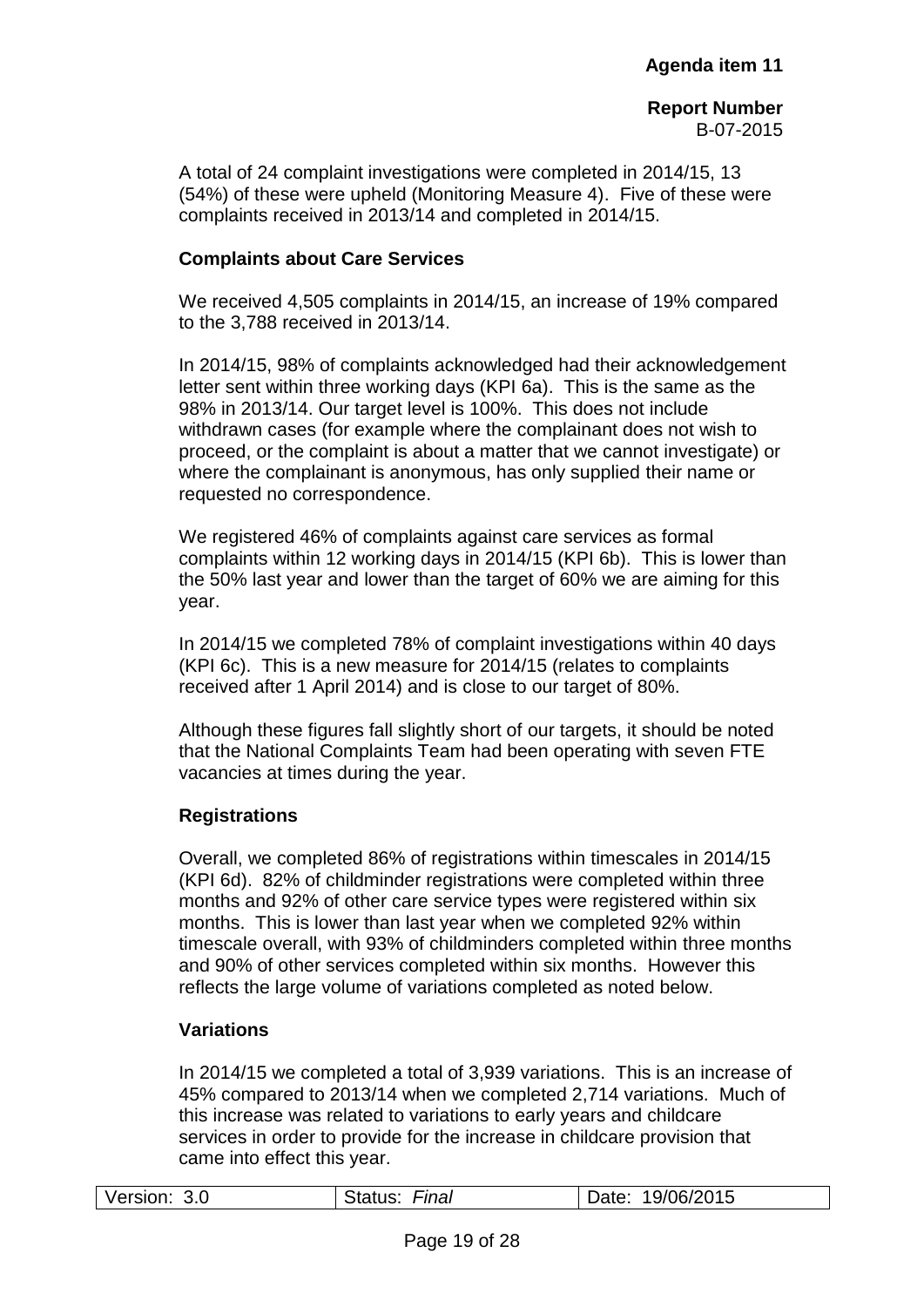A summary of the number of variations completed for each service type is presented in the table below:

|                                          | <b>Number of</b><br>variations |
|------------------------------------------|--------------------------------|
| <b>Care Service type</b>                 | completed                      |
| <b>Adoption Service</b>                  |                                |
| <b>Adult Placement Service</b>           |                                |
| <b>Care Home Service</b>                 | 380                            |
| Child Minding                            | 1253                           |
| Day Care of Children                     | 1931                           |
| <b>Fostering Service</b>                 |                                |
| <b>Housing Support Service</b>           | 144                            |
| <b>Offender Accommodation Service</b>    |                                |
| Nurse Agency                             | 3                              |
| <b>School Care Accommodation Service</b> | 32                             |
| <b>Secure Accommodation Service</b>      | $\overline{2}$                 |
| <b>Support Service</b>                   | 190                            |
| Total variations completed in 2014/15    | 3939                           |

The most common types of variations completed in 2014/15 were; change in operation times, change in conditions of registration and change in capacity. These three types of variations accounted for over 80% of all variations completed in 2014/15.

## **Effective risk assessment.**

Our model of care service regulation is dependent on accurate and ongoing risk assessments of care services. We inspected 4,218 services in 2014/15 that started the year with a low Risk Assessment Document (RAD) score. 249 of these went on to have a higher RAD score following an inspection in 2014/15 which is 5.9% (MM-3). This is higher than the 4.8% of services inspected in 2013/14.

The services with increased RAD scores after inspection are summarised by service type in the following table:

| <b>Final</b><br>06/2015<br>3.0<br>Version:<br>9/1 |
|---------------------------------------------------|
|---------------------------------------------------|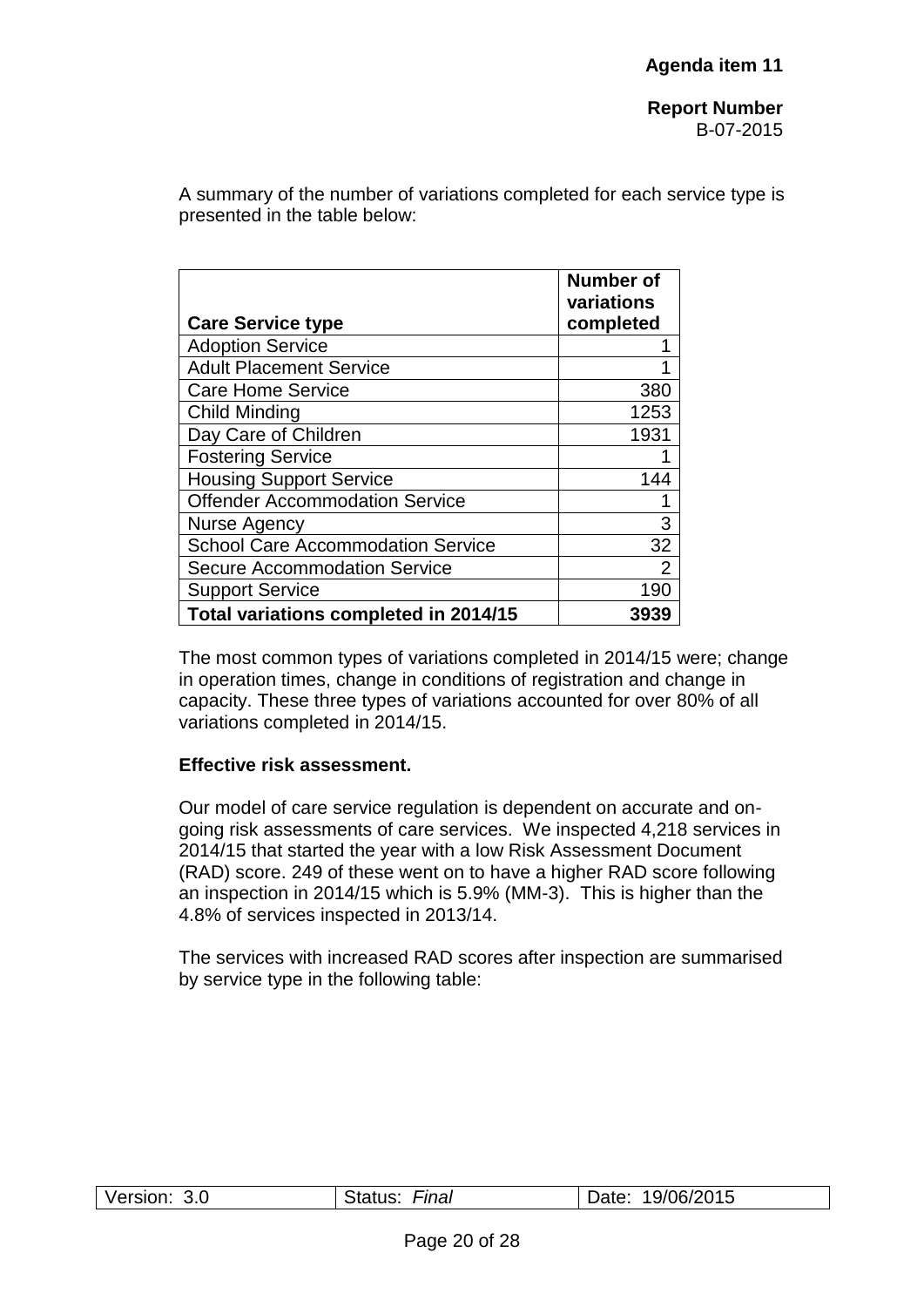|                                        | <b>Number of services</b><br>with an increased RAD |
|----------------------------------------|----------------------------------------------------|
| <b>Care Service</b>                    | after inspection                                   |
| Care Homes for Older People            | (18%)<br>63                                        |
| <b>Care Homes for Adults</b>           | (8%<br>18                                          |
| Care Homes for Children & Young People | (7%<br>13                                          |
| <b>Child Care Agency</b>               | 17%`                                               |
| Child Minding                          | (3%)<br>40                                         |
| Day Care of Children                   | 64 (7%)                                            |
| <b>Fostering Service</b>               | (3%)                                               |
| <b>Housing Support Service</b>         | 7%<br>30                                           |
| <b>School Care Accommodation</b>       | (15%                                               |
| <b>Support Service</b>                 | 15                                                 |

## **2.6.3 Quality Indicator 4 - Best Value**

Progress against the HR policy programme during Quarter 4 proceeded to plan.

The following progress was achieved during Quarter 4;

- The new Maximising Attendance Policy was approved by Resources Committee and Partnership Forum. The new policy was implemented on 5 January 2015 and a programme of training and briefings for managers and employees is currently being scheduled.
- A new draft Capability Policy was considered by Resources Committee and Partnership Forum.
- The suite of family friendly policies were approved following Resources Committee in February 2015 and are now implemented these include: Maternity Leave, Special Leave, Annual Leave, Paternity Leave, Parental Leave, Adoption Leave and Fostering Leave.
- The Homeworking Paper was discussed and approved at ET in March 2015. The report included key findings from the review, improvement recommendations and a new draft policy. The new policy will be considered by the Resources Committee in June 2015.
- The new Smoking Policy was also approved by the Resources Committee and Partnership Forum.

For the year to 31 March 2015, there is a predicted underspend of 0.1% from the planned budget.

The Board approved the 2015/16 revenue budget and capital plan. The draft budget report also included indicative budgets for 2016/17 and 2017/18. The indicative budgets highlighted that there was likely to be significant budget deficits of £1.4m in 2016/17 and £2.1m in 2017/18.

| Version: | Final   | 19/06/2015 |
|----------|---------|------------|
| 3.0      | Status: | Date:      |
|          |         |            |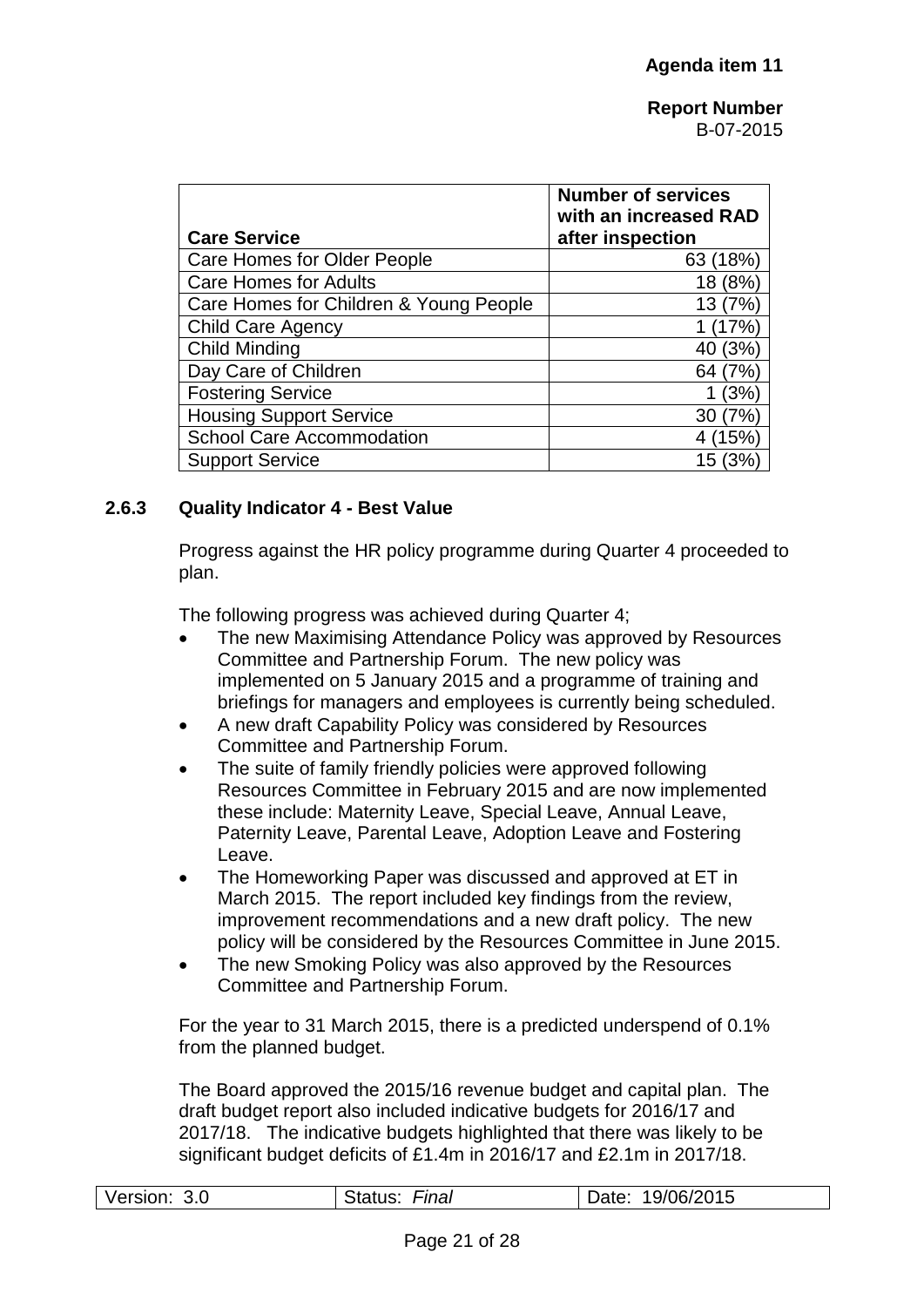Plans to address this need to be progressed as a matter of urgency.

The Board approved the Care Inspectorate fee rates for 2015/16.

Planning and preparatory work for the production of the 2014/15 Annual Report and Accounts has commenced.

Joint CI/SSSC business continuity arrangements have been subject to internal and external audit. The plans were audited as satisfactory but there is a need to commence a programme of user training and testing of the plans. The first training session was undertaken in Quarter four. A further all day training session to test the plans will be undertaken in Quarter one 2015/16.

An update on progress on the Estates Management Strategy was considered by the Resources Committee. The recommendations to continue the co-location in Selkirk and to continue the lease in Dunfermline were approved following consideration of the business case. Work is progressing on assessing the options for the Irvine office and a report detailing the options and recommendations will be submitted to the June Resources Committee. It was noted the Lerwick MOTO agreement has been extended.

Planning and analysis is underway to prepare for the upcoming significant work required to deal with the lease breaks and terminations due in 2016/17 and 2017/18 in relation to several of our larger offices.

The Audit Committee considered the draft internal audit plan for 2015/16. Internal audit reports on Corporate Planning (assessment 4 green, 1 Yellow), Efficiency Savings (assessment 4 green) and Business Continuity Management (assessment 2 green, 3 Yellow and 1 Red) were considered by the Committee. The Red assessment for Business Continuity Management related to testing of the continuity plan and it is planned for testing to take place in early 2015/16.

The internal auditor's review of Inspection Planning was also considered by the Audit Committee.

The Audit Committee considered and noted Audit Scotland's plan for the audit of the 2014/15 Annual Report and Accounts.

The Audit Committee approved updates to the Prevention of Fraud and Fraud Response Plan and the Prevention of Bribery Policy.

We created and circulated the following (internal and external) surveys and consultations during Q4:

 Draft procedure for handling complaints against registered care services consultation

| Version: 3.0 | Final<br>Status: | Date: 19/06/2015 |
|--------------|------------------|------------------|
|              |                  |                  |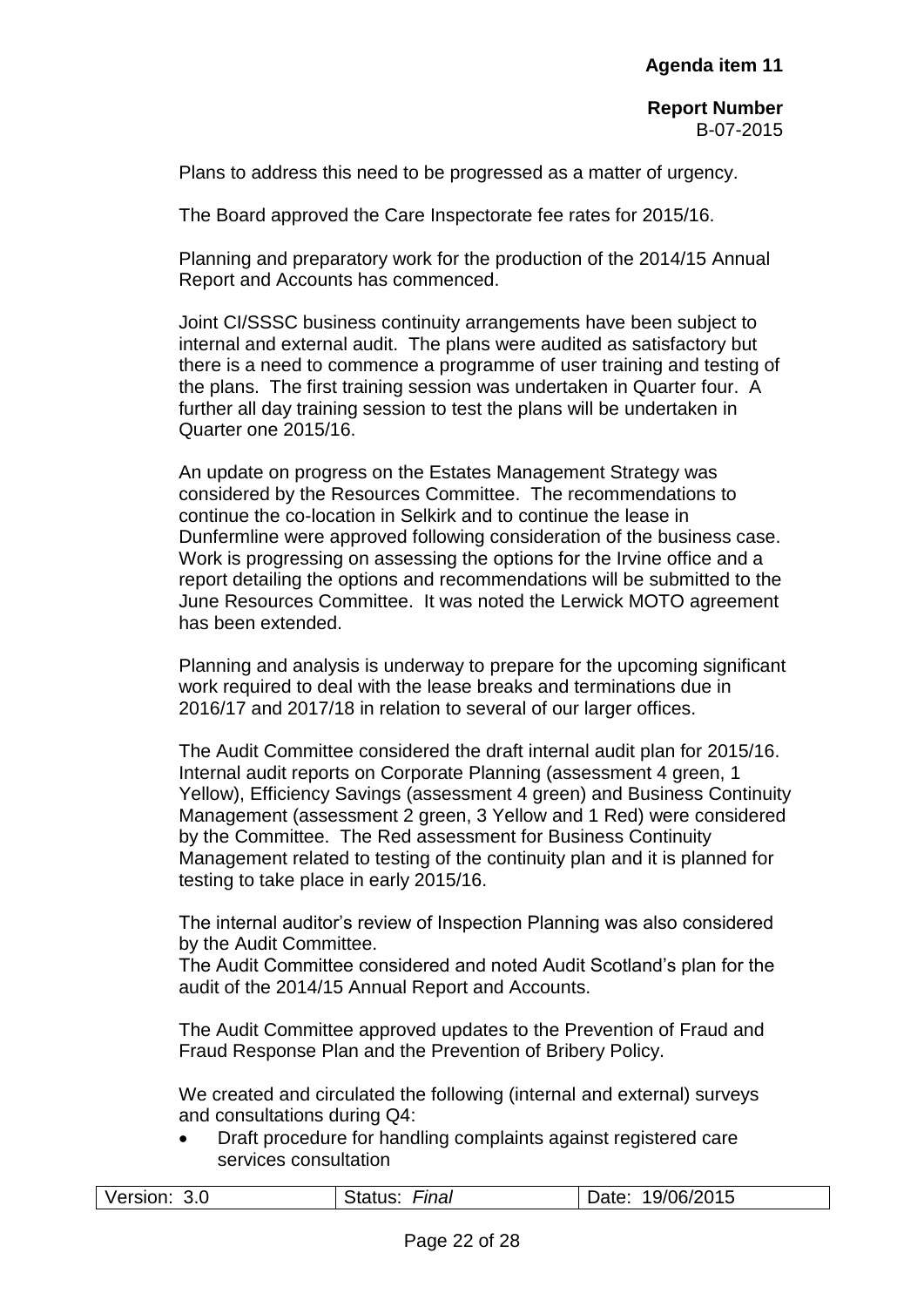- Advancing equality in the Care Inspectorate
- Involved People Equalities monitoring information

## **2.6.4 Quality Indicator 5 - Staff Experience**

We were awarded with the Healthy Working Lives Bronze award in March 2015. Work is well underway to achieve the silver award now.

Positive feedback from new starters was received in relation to the new corporate induction which launched in Q3. Two more induction programmes were delivered during Q4 to ensure all new staff and returners are up to speed with the organisational values, goals and approaches.

## **2.6.5 Quality Indicator 6 - Leadership and Direction**

The employee survey was launched on 15 September 2014 and ran for four weeks. The survey was jointly commissioned with the Partnership Forum and had an uptake of over 80%. The initial high-level messages from the survey were fed back in Q3 and were shared with the Partnership Forum and Board members. Work has been underway to communicate the findings to all staff via publishing the results on the intranet but more importantly through face to face sessions for staff jointly delivered by Executive Team and the Partnership Forum. The collation of comments and ideas from these events are now being used to develop a clear action plan to address the issues raised in the survey. This will be the joint responsibility of the Executive Team and Partnership Forum supported by both Organisational Development and Communications colleagues.

## **2.6.6 Quality Indicator 7 – Quality Assurance and Improvement**

See the information on QI 7 under Strategic Objective 4 above (pages 13 and 14).

The Quality Improvement Strategy for the Care Inspectorate was agreed by the Policy Committee and approved by the Board in March 2015.

| Version: | Final<br>Status: | 19/06/2015<br>Date: |
|----------|------------------|---------------------|
|          |                  |                     |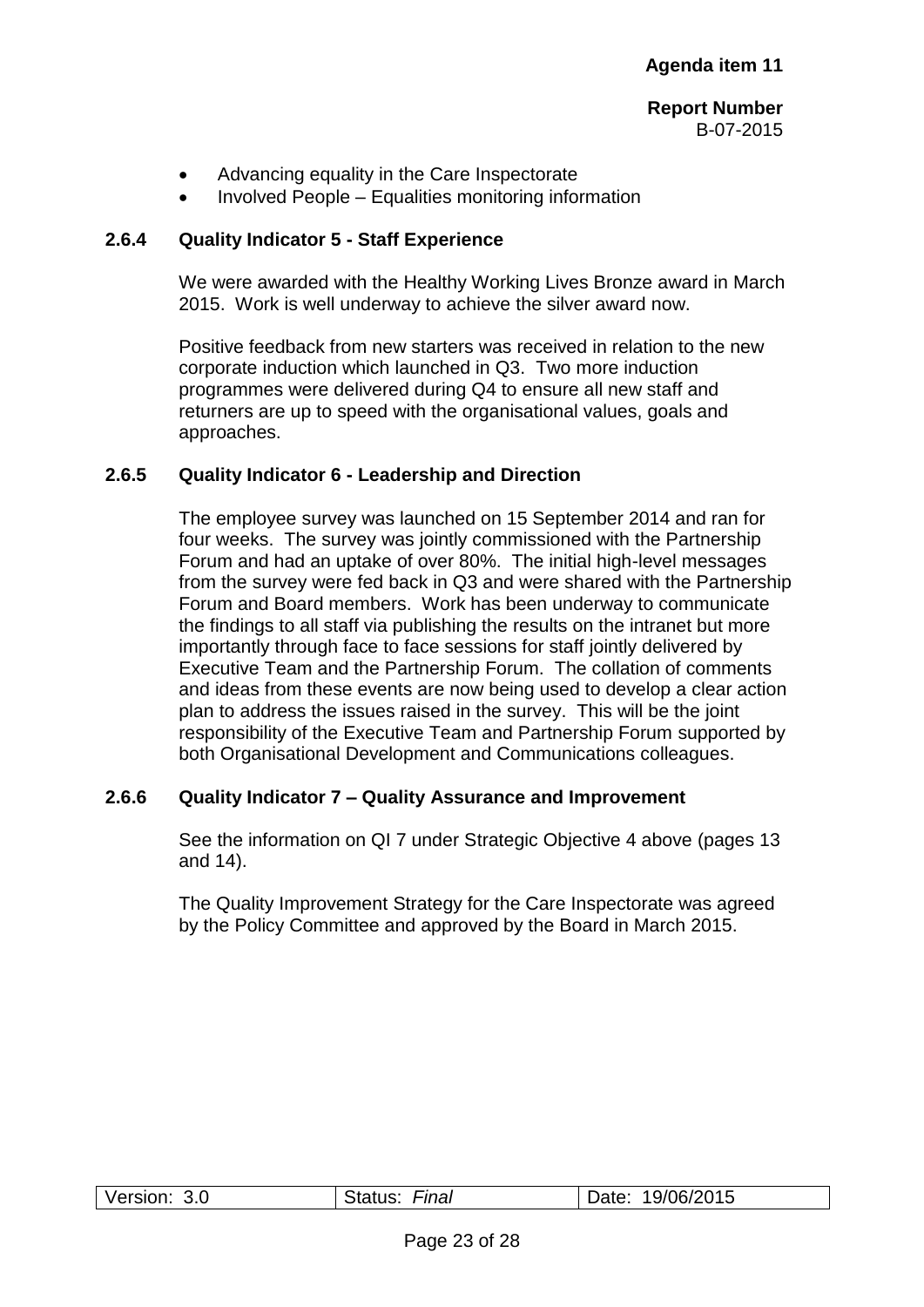## **3.0 SUMMARY OF PERFORMANCE AGAINST KPIs Q4 2014/15**

**Unless otherwise indicated, all figures are cumulative totals for the year**

| <b>Key Performance</b><br>Indicator 2014/15                                                                                       | <b>Target</b> | Q4 2013/14         | Q4 2014/15         | <b>Notes</b>                                                                                         |
|-----------------------------------------------------------------------------------------------------------------------------------|---------------|--------------------|--------------------|------------------------------------------------------------------------------------------------------|
| <b>KPI 1(a):</b><br>% of required inspections<br>(as per approved<br>inspection plan)<br>completed in 2014/15                     | 99%           | 98%<br>(6949/7096) | 99%<br>(7193/7258) |                                                                                                      |
| <b>KPI 1(b):</b><br>% of inspections<br>completed by last date of<br>inspection                                                   | 99%           | 74%<br>(5865/7915) | 72%<br>(5566/7751) |                                                                                                      |
| <b>KPI 1(c):</b><br>Number of inspections<br>completed as % of total<br>planned (excluding<br>cancelled and inactive<br>services) | 99%           | 98%<br>(7813/7999) | 97%<br>(7818/8030) |                                                                                                      |
| <b>KPI 2:</b><br>% inspections undertaken<br>that were additional to our<br>inspection plan                                       | 7%            | 6.5%<br>(505/7794) | 3.9%<br>(304/7818) | 304 of the 7818 inspections we<br>carried out this year were<br>marked as additional<br>inspections. |

| $\cdots$<br>Version.<br>3.0 | -<br>Status:<br>-ınal | 19/06/2015<br>Jate |
|-----------------------------|-----------------------|--------------------|
|-----------------------------|-----------------------|--------------------|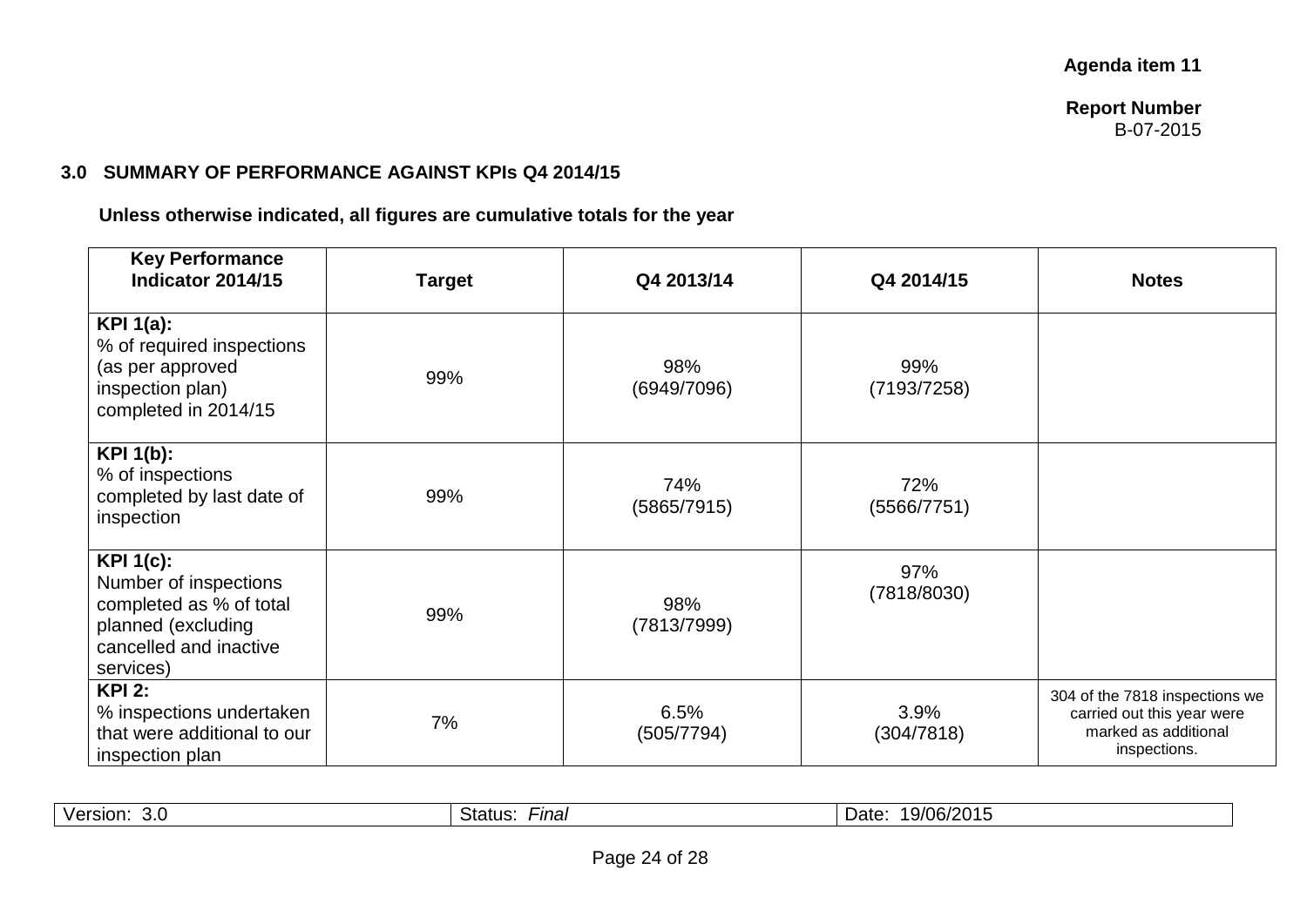| <b>Key Performance</b><br>Indicator 2014/15                                                                                   | <b>Target</b> | Q4 2013/14                                                                           | Q4 2014/15         | <b>Notes</b>                                                                                                                                                                                      |
|-------------------------------------------------------------------------------------------------------------------------------|---------------|--------------------------------------------------------------------------------------|--------------------|---------------------------------------------------------------------------------------------------------------------------------------------------------------------------------------------------|
| <b>KPI 3:</b><br>% of Requirements met<br>within the timescale set by<br>the Care Inspectorate                                | 80%           | 62%<br>(but with no differentiation<br>between met within/outwith<br>timescales set) | 57%<br>(3931/6923) | 57% of requirements were met<br>within timescales set, 9% were<br>met but not within the<br>timescales and 34% of<br>requirements were found to<br>have not been met at the next<br>inspection.   |
| <b>KPI 4:</b><br>% efficiency savings<br>achieved                                                                             | 3%            |                                                                                      |                    | To be updated for Board paper.<br>Information not available at time<br>of writing paper for ET.                                                                                                   |
| <b>KPI 5:</b><br>% complaints investigated<br>about the Care<br>Inspectorate that were<br>completed within 20<br>working days | 100%          | N/A                                                                                  | 95%<br>(18/19)     | We received 69 complaints in<br>2014/15. 34 were withdrawn, 16<br>remain in progress and 19 have<br>been completed.<br>A further 7 complaints received<br>last year were completed in<br>2014/15. |
| KPI $6(a)$ :<br>Complaints about care<br>services and the Care<br>Inspectorate<br>acknowledged within three<br>working days   | 100%          | 98%<br>(1322/1349)                                                                   | 98%<br>(1378/1400) |                                                                                                                                                                                                   |

| ,9/06/2011<br>Date<br>-ınaı<br>Versior<br>Status<br>v.v |
|---------------------------------------------------------|
|---------------------------------------------------------|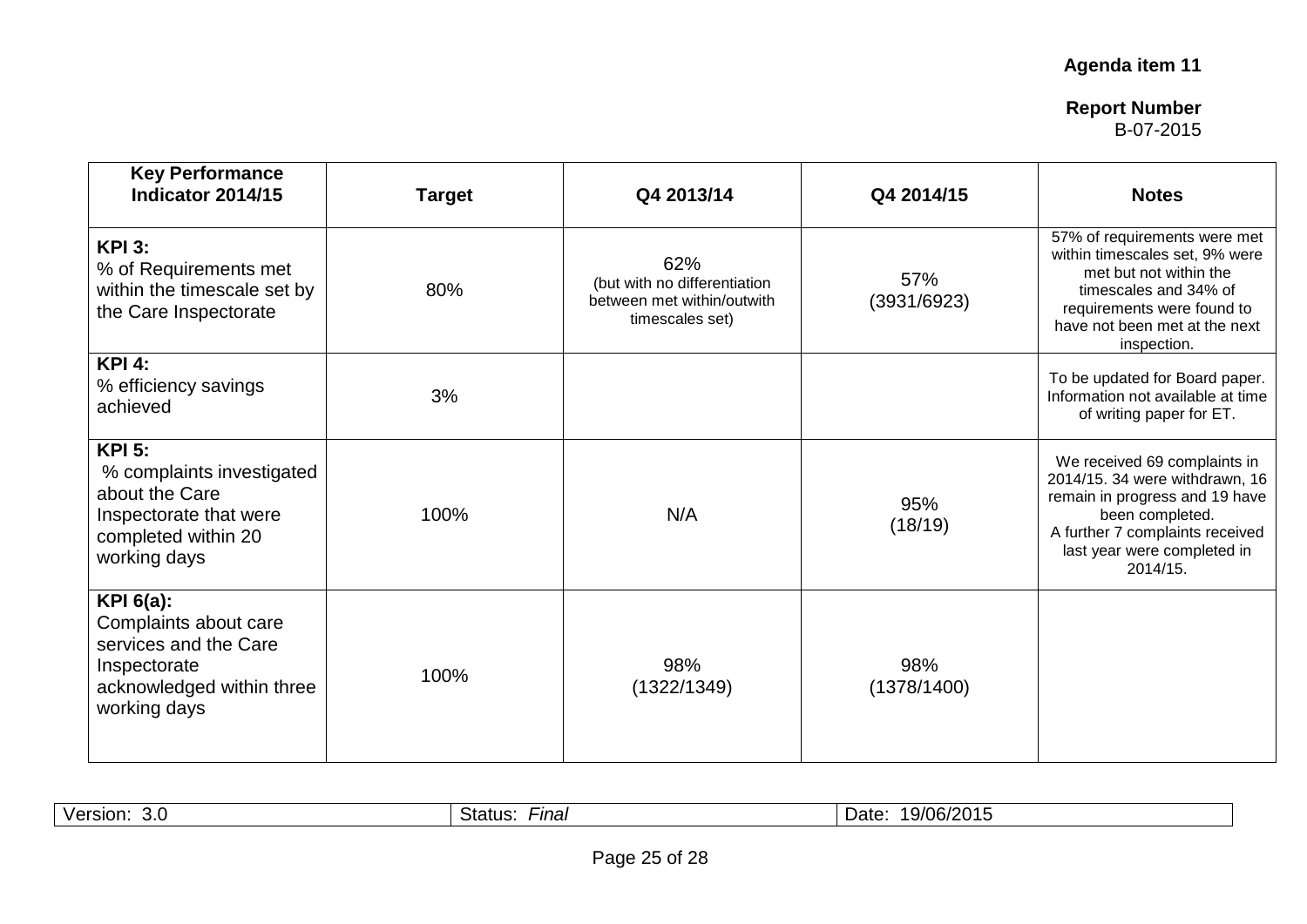# **Agenda item 11**

## **Report Number** B-07-2015

| <b>Key Performance</b><br>Indicator 2014/15                                                                                     | <b>Target</b> | Q4 2013/14                                                                            | Q4 2014/15                                                                            | <b>Notes</b>                                                                                                                                                                            |
|---------------------------------------------------------------------------------------------------------------------------------|---------------|---------------------------------------------------------------------------------------|---------------------------------------------------------------------------------------|-----------------------------------------------------------------------------------------------------------------------------------------------------------------------------------------|
| $KPI_6(b)$ :<br><b>Complaints about Care</b><br>Services registered within<br>12 working days                                   | 60%           | 50%<br>(977/1943)                                                                     | 46%<br>(928/2037)                                                                     |                                                                                                                                                                                         |
| $KPI 6(c)$ :<br><b>Complaints about Care</b><br>Services completed within<br>40 working days                                    | 80%           | N/A                                                                                   | 78%<br>(1225/1564)                                                                    | In 2013/14 we had a 20 day<br>target that allowed cases with<br>extensions to meet the KPI.<br>In 2013/14 we completed 99%<br>of cases within 20 days (or<br>longer with an extension). |
| $KPI 6(d)$ :<br>Registrations completed<br>within three months for<br>childminders and six<br>months for other care<br>services | 80%           | 92%<br>(897/979)<br>Childminders-93%<br>(575/620)<br>Other Services- 90%<br>(322/359) | 86%<br>(841/983)<br>Childminders-82%<br>(498/609)<br>Other Services- 92%<br>(343/374) |                                                                                                                                                                                         |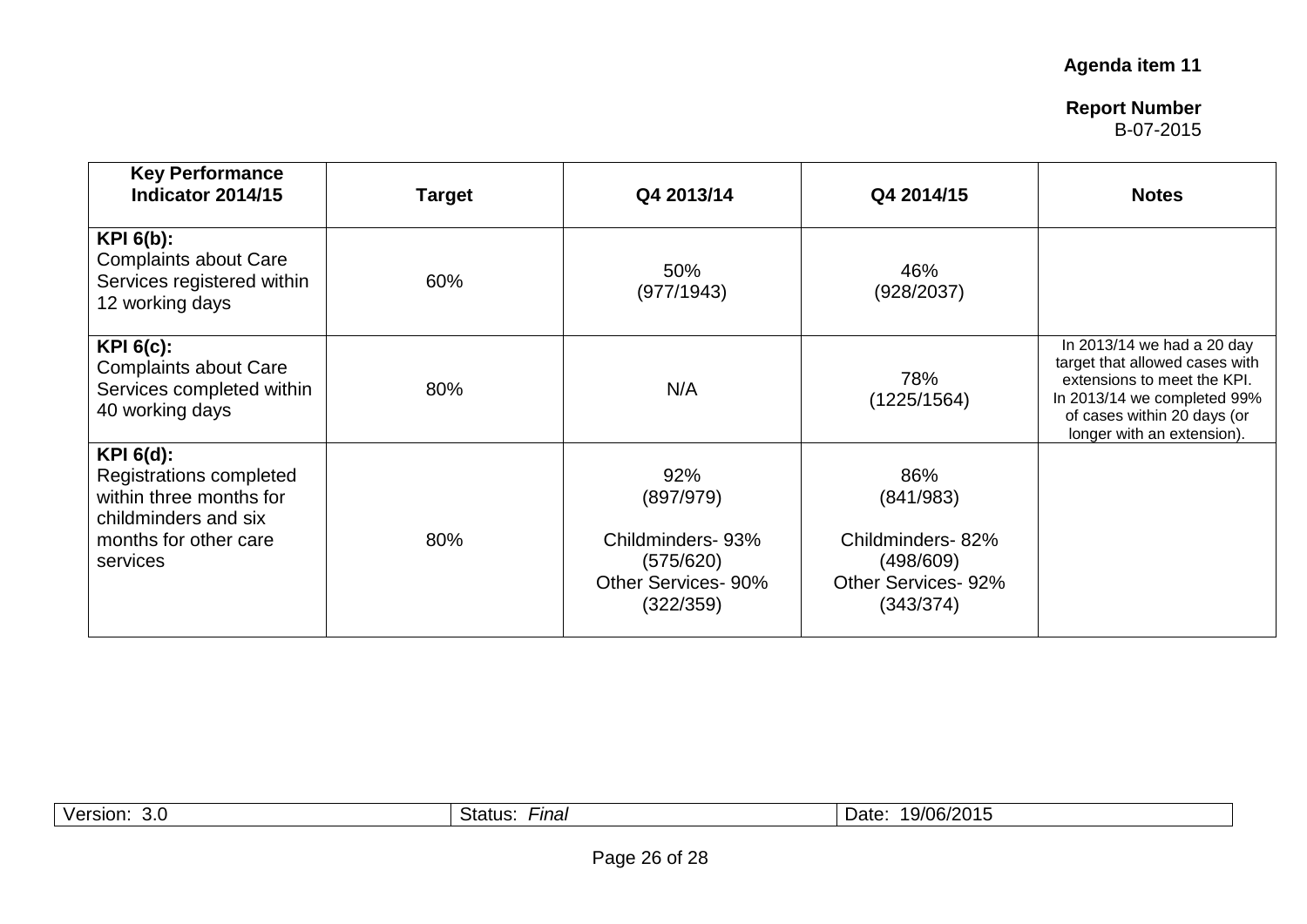| <b>Monitoring Measures</b><br>Indicator 2014/15                                                                                                                    | <b>Target</b>        | Q4 2013/14             | Q4 2014/15            | <b>Notes</b>                                                                                                                                                                                                       |
|--------------------------------------------------------------------------------------------------------------------------------------------------------------------|----------------------|------------------------|-----------------------|--------------------------------------------------------------------------------------------------------------------------------------------------------------------------------------------------------------------|
| <b>MM1:</b><br>% care services<br>maintaining or improving<br>on all grades 4 or above                                                                             | Monitor trend        | 96%<br>(10,086/10,556) | 95%<br>(9999/10, 551) | 95% of services that started the<br>year with good grades<br>maintained or improved on<br>these by the end of 2014/15.                                                                                             |
| <b>MM2:</b><br>% of unannounced<br>inspections where we<br>confirm accurate self-<br>assessment grading                                                            | Monitor trend        | 17%<br>(1000/5881)     | 19%<br>(778/4175)     | In 19% of inspections like<br>grades awarded matched the<br>service's own estimation in their<br>self-assessment.<br>In a further 36% of services, the<br>grades awarded exceeded the<br>service's own estimation. |
| <b>MM3:</b><br>% of low risk assessments<br>of care services by the<br>Care Inspectorate that go<br>on to have a higher risk<br>assessment following<br>inspection | <b>Monitor trend</b> | 4.8%<br>(266/5579)     | 5.9%<br>(249/4218)    | We inspected 4218 services in<br>2014/15 that started the year<br>with a Low RAD score. 249 of<br>these went on to have a higher<br>RAD score following the<br>inspection.                                         |
| $MM4$ :<br>% complaints about the<br>Care Inspectorate that<br>were upheld                                                                                         | Monitor trend        | 40%<br>(12/30)         | 54%<br>(13/24)        | We completed investigations<br>into 24 complaints against the<br>Care Inspectorate in 2014/15<br>(some were received last year).<br>13 of these were upheld.                                                       |

| Version | -ınal   | 9/06/2015 |
|---------|---------|-----------|
| 3.0     | Status: | Date      |